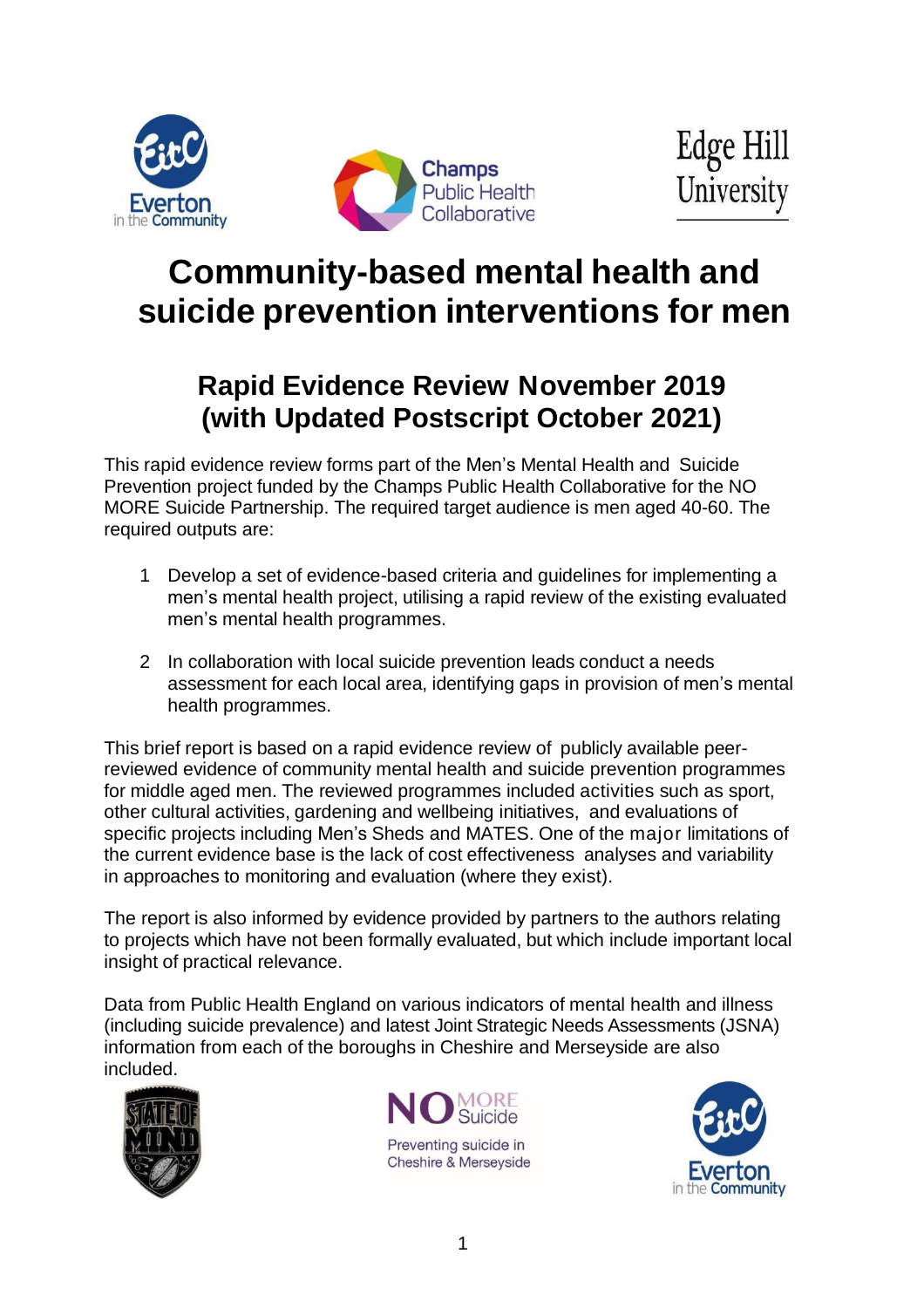**This report should be read in conjunction with the following report which is also available on the No More Suicide website (https://nomore.co.uk/mens-mental-health/):**

**Everton in the Community, Edge Hill University and State of Mind Sport (2021).** *Community Suicide Prevention for Middle-Aged Men in Cheshire and Merseyside: Learning from NHSEI-Funded Programmes and Implications for Future Practice***. Liverpool: Everton Football Club.**

#### **Community-based mental health and suicide prevention interventions for men**

#### *Prevalence of mental illness and suicide*

The most recent suicide data for the United Kingdom indicate that, in 2018, there were 6,507 registered suicides, an 11.8% increase from 2017 (5,821 deaths) (Office for National Statistics [ONS], 2019). Males continued to represent three-quarters of the registered suicides in 2018 (4,903; 17.2 deaths per 100,000), an increase of 14% from 2017 (15.5 deaths per 100,000). Males had the highest age-specific suicide rate, with 21.7 deaths per 100,000 among males aged 45-49. Depression and anxiety are the most reported mental illnesses globally, with other mood disorders, substance-use disorders (including alcohol and recreational drug misuse), eating disorders and related body-image-oriented conditions becoming more prevalent (Wilkinson and Pickett, 2010; 2018; WHO, 2017).

The prevalence of mental disorders across Cheshire and Merseyside between 2017 and 2018 was high, with Liverpool, Knowsley, Halton, and St Helens above the England average (16.9% per 100) and above the North-West average (18.0% per 100). Wirral, Sefton, Warrington, Cheshire West and Cheshire East are similar to the England average and just below the North-West average (PHE, 2019b). The prevalence of recorded depression for each of the Cheshire and Merseyside boroughs, except Cheshire West, is above the England average (9.9%).

Data on suicide rates (per 100,000 of the population) from Public Health England's Finger Tips database for Cheshire and Merseyside identified St Helens, Sefton, Knowsley, Halton and Wirral as being above the England average, with those in Liverpool, Cheshire East, Cheshire West and Chester and Warrington just below the national average (PHE, 2019c) (see Appendix 1). Male suicide rates across the nine boroughs were highest in St Helens (which was double the national rate), with those in Knowsley, Sefton, Halton and Wirral also above the England average. Male suicide rates in Liverpool, Cheshire East, Cheshire West and Chester and Warrington were just below the national average (PHE, 2019c) (see Appendix 2).

The Mental Health Foundation (2019) listed four broader areas that include possible risk factors for suicide. These are: (1) societal factors (e.g. difficulty accessing care); (2) community factors (e.g. poverty and employment opportunities); (3) relationships (e.g. social isolation and loneliness); and (4) individual factors (e.g. previous suicide attempt and poor physical health) (for the full list, see Appendix 3). In a systematic review of risk factors for suicidal behaviour in men (62 prospective and 43 retrospective studies), Richardson et al (2021) identified 68 different risk factors which reflect the complexity of suicidal behaviour, and which can interact and change over the life course. Particularly notable risk factors included alcohol and other drug use or dependence, marital status, experiencing depression, having a low level of education,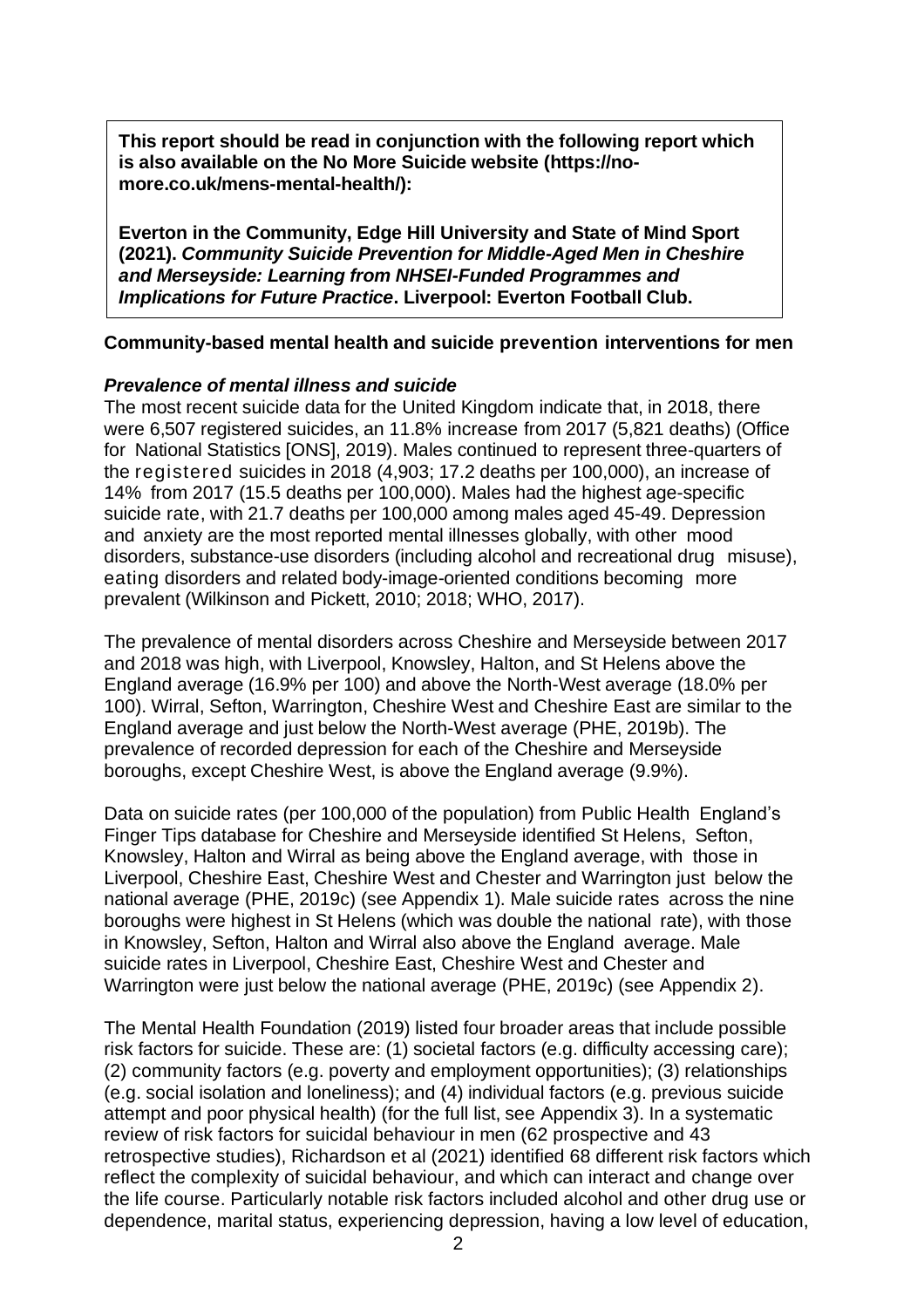and previous suicide attempts. Other risks included experiencing negative lie events/trauma (e.g. financial difficulties, unemployment, bereavement), physical health problems and impulsivity (Richardson et al., 2021).

In Cheshire and Merseyside, Knuckey (2017) identified the most common factors related to suicides by men aged 45-64 were physical health problems (70%), mental health diagnosis (55%), alcohol misuse (40%) and a previous attempt (37%).

#### *Social determinants of (mental) health*

Marmot (2015) and Wilkinson and Pickett (2010, 2018) demonstrate how in highly unequal countries such as those in the UK, health problems affect all groups but become progressively more common lower down the social ladder. Those living in areas of higher social deprivation tend to have limited access to professional health care, precarious employment, low educational attainment, poorer diet and low levels of physical activity (Wilkinson & Pickett, 2010, 2018). The social determinants of health (including housing, education, access to health services, employment, income, social support, communities and childhood experiences) contribute to an individual's chance of leading a flourishing life (WHO, 2008). Where access to each determinant is limited, the more negative impact it is likely to have on an individual's health (Marmot, 2015).

According to the 2019 English Indices of Deprivation, many areas within Cheshire and Merseyside are among the top 50% most deprived areas in England (IMD, 2019). Liverpool, Knowsley and Halton local authorities also have some of the highest proportions of neighbourhoods in the most deprived 10 per cent in England (Ministry of Housing, Communities & Local Government, 2019). Joint Strategic Needs Assessment (JSNA) data and Public Health England Local Authority data (PHE, 2019a) (see Appendix 5 and 6) indicate that in Cheshire and Merseyside there are significant concerns about excessive alcohol consumption, substance misuse, high rates of years spent in 'not good' health, low educational attainment, and a significant number of households in fuel poverty. Furthermore, the most common employment industries include wholesale and retail trade, construction, and manufacturing, all of which are associated with precarious forms of employment and increased risk of poor mental health and suicidal ideation.

Since the most common form of employment in Cheshire and Merseyside includes construction and manufacturing, it is important to acknowledge concerns about poor mental health and suicidal behaviour among this population. While suicides within low-skilled industries are increasing (Windsor-Shellard & Gunnell, 2019), Milner et al. (2017) and Ross et al. (2019) found that barriers to help-seeking and risks of suicide among the construction worker population are like the risks for non-construction workers. It was concluded that there are a variety of work and non-work factors that contribute to suicides by those in the construction industry. Suicide prevention for this population should be approached in similar ways to suicide prevention more generally and consider the individual's wider social contexts and circumstances (Milner et al., 2017). An example of a programme situated within the construction industry is the Mates in Construction (MATES) workplace suicide prevention programme. MATES consisted of general awareness training about suicide as an issue prevalent in the industry, training for staff to become 'connectors' to identify at risk colleagues and help them access professional services, and the Applied Suicide Intervention Skills Training (ASIST) (Gullestrup et al., 2011; Ross et al., 2019). Activities and training of a similar nature have been integrated within other men's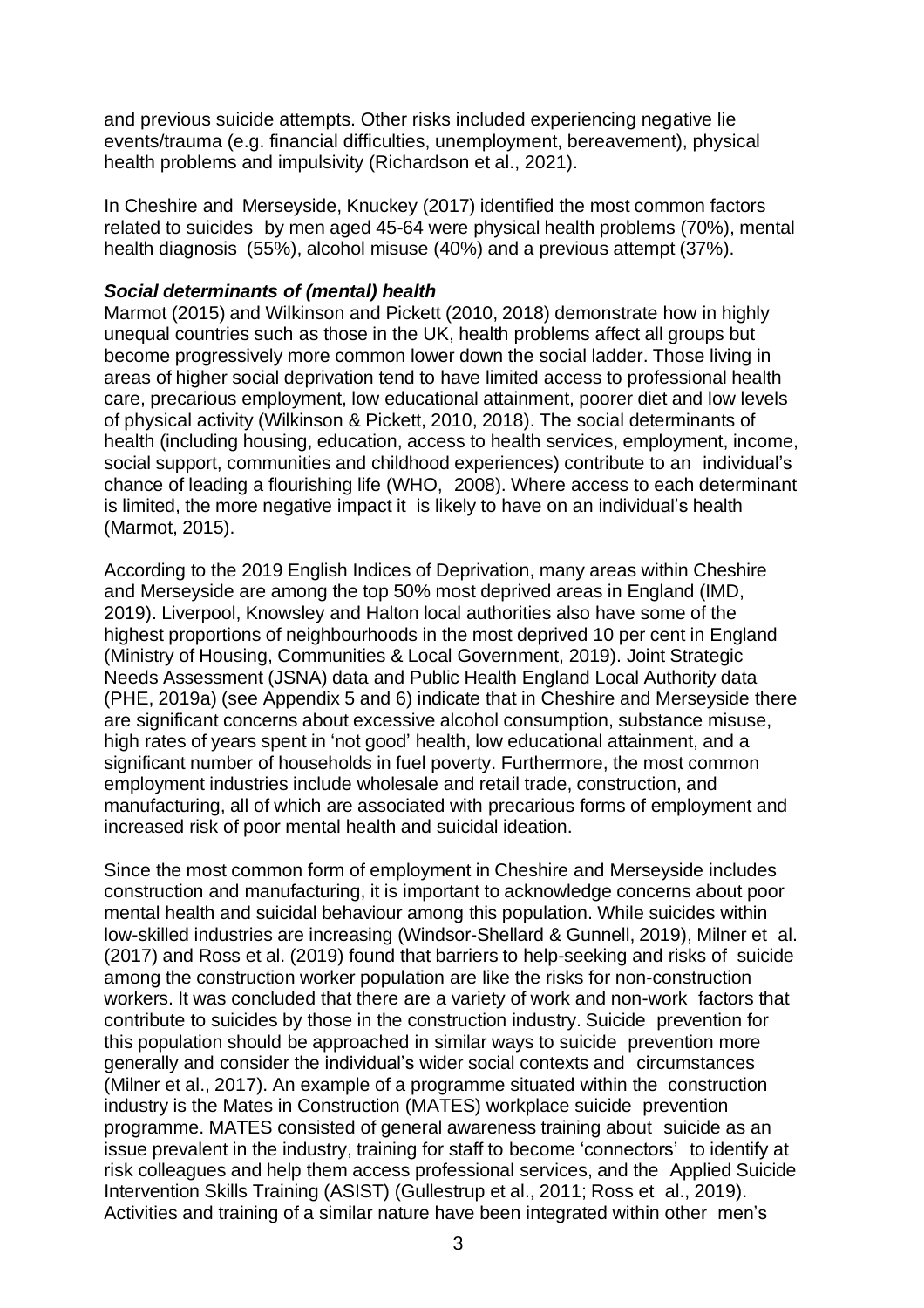community-based mental health programmes, for example *Offload* (Wilcock & Smith, 2019; Wilcock et al., 2021).

#### **What works for community-based men's mental health interventions?**

Less than half of those living with a diagnosable mental illness seek help (Sickel, Seacat & Nabors, 2019) and it is well established that fewer males engage in helpseeking behaviours (Addis & Makalik, 2003). Compared with men who do not, men with mental illness are at an increased likelihood to engage in behaviours that are harmful to both themselves and others. These behaviours include substance abuse, excessive alcohol intake, recreational drugs, anger, violence, or other risky behaviours, and generally conduct themselves negatively (Wendt & Shafer, 2016). Men's reluctance to seek help often relates to (Ellis, 2018, p.131):

- Gender ideology (seeking assistance is a sign of weakness, is effeminate, a demonstration of failure; men need to be tough, invincible, to provide for/protect others)
- Avoidance/self-reliance
- Perception of health care professionals and services
- Not recognising or acknowledging symptoms
- Meeting societal expectations
- Denial
- Embarrassment
- Adoption of coping strategies prior to seeking assistance (alcohol or substance misuse or suppression of emotions)
- Poor health literacy
- Distrust of the healthcare system
- The stigma of drug and psychological treatment

Retaining men with mental illness who do engage with traditional services and treatment plans can be difficult and rates of dropout are high (Dixon, Holoshitz & Nossel, 2016). Reasons for discontinued engagement include a low perceived need for the treatment, belief the treatment is not working, participants wanting to manage with their mental health/illness alone, perceived ineffectiveness, practical reasons (e.g. services operating at inconvenient times for the individual, transportation barriers) and financial barriers (Andrade et al., 2014; Dixon et al., 2016).

#### *Types of men recruited to programmes*

Evaluations have generated insights into males' experiences prior to their engagement with a programme or group. Programmes reached and attracted men aged 40-60 who (Dixon et al., 2018; Friedrich & Mason, 2017; Spandler et al., 2012; Wilcock & Smith, 2019; Wilcock et al., 2021):

- Are employed, unemployed or retired
- Previously accessed professional medical help (e.g. through a statutory mental health service, their GP, primary care)
- Been diagnosed with a mental illness
- Have not had contact with a health professional about their mental health
- Have had experiences with excessive alcohol consumption and recreational drug abuse
- Socially isolated or experiencing loneliness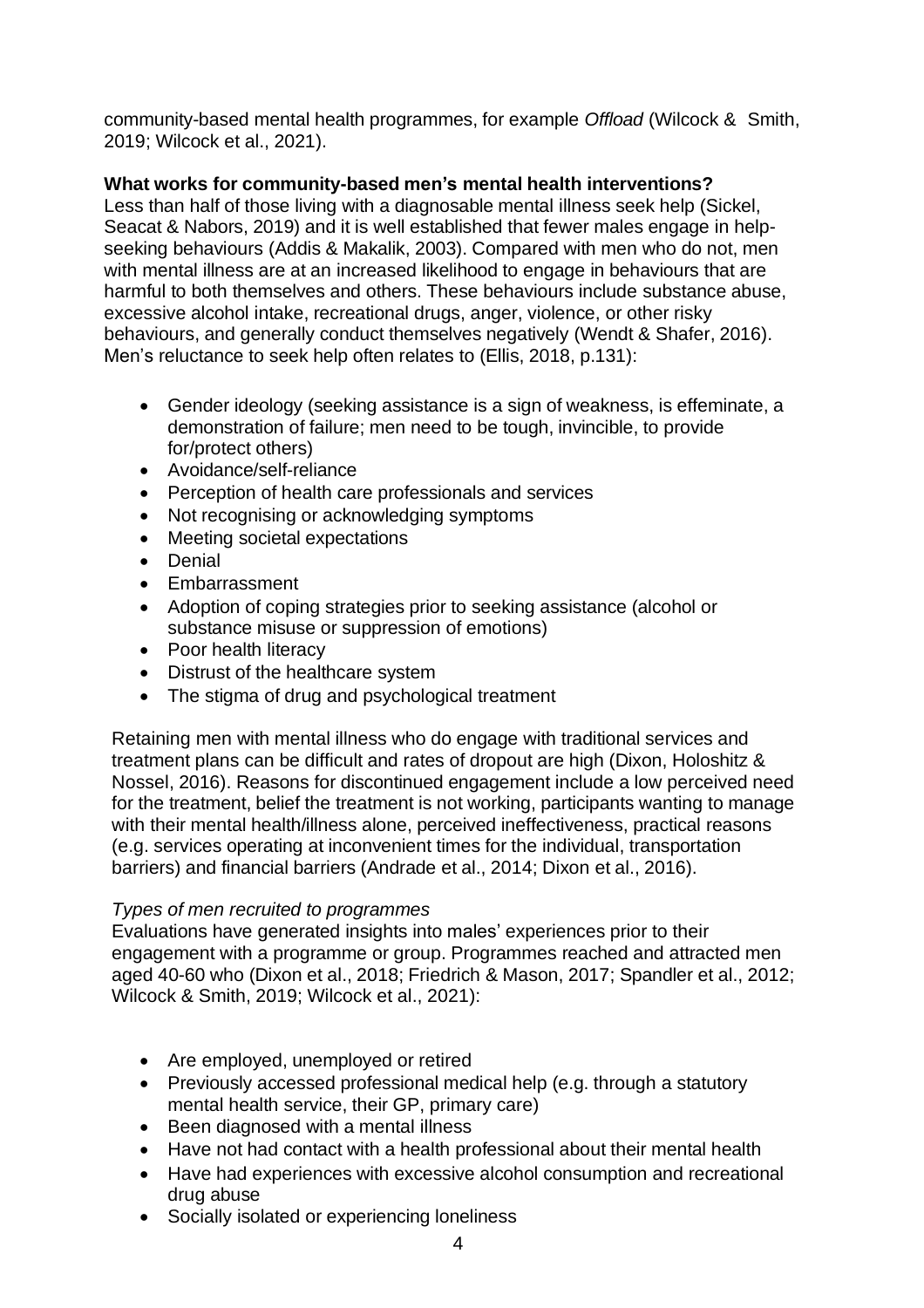- Experienced breakdowns of meaningful social or domestic relationships
- Experienced mental health related stigma and discrimination

#### *Outcomes achieved*

Increasingly, community-based programmes or groups have been developed to address the concerns associated with male mental health and suicide. These use various activities (e.g. physical activity, talking groups, construction) to engage men. Where programme evaluations do exist, programme outcomes included increased confidence and self-esteem (Bingham et al., 2014; Dixon & Flynn, 2016; Henderson et al., 2014; Spandler et al., 2013), developed positive coping mechanisms (Spandler et al., 2013) increased social and emotional connections (Dixon et al., 2018; Henderson et al., 2014; Pringle et al., 2013; Spandler et al., 2013) and increased positive lifestyle choices including increased physical activity, better diet choices, reduced substance abuse and beginning to engage with community activities (Bingham et al., 2014; Dixon and Flynn, 2016; Henderson et al., 2014; Pringle et al., 2013; Spandler et al., 2013).

#### *Limitations of the data*

A significant limitation of existing evaluations of community-based mental health programmes for middle-aged men is the general lack of cost effectiveness analyses in approaches to programme monitoring and evaluation. An exception to this was the *It's a Goal!* evaluation which suggested that those who used IAG! would be less likely to require further treatment or use of health care services. The comparative costs of the programme are presented in Appendix 6 (Spandler et al., 2012). Other cost-effective analyses which have been conducted for suicide prevention programmes, including those in the workplace, have been undertaken by Public Health England (2017) and are presented in Appendix 7. These data indicate that the cumulative return per pound invested was £1.93 in Year 2, £12.96 in Year 5 and £39.11 in Year 10 (PHE, 2017).

Other limitations include: variability and inconsistency in the age of male participants; programme length, locations and settings; a general lack of pre- and postevaluations and control groups; and variability in outcomes. To this end, the following presents a summary of the key design features or programmes which have been shown to be effective in engaging and retaining men in community mental health programmes using a range of activities. Significantly, the evidence suggests that it is not so much the nature of the activities which are important, but the mechanisms of engagement and it is this which are the focus here.

#### *Key elements of programmes*

Drawing on the latest reviews of the literature surrounding community-based men's health promotion and suicide prevention, it is concluded that programmes should tackle social determinants of health and men's health inequalities in male-friendly spaces (Oliffe et al., 2019). A review of 22 studies involved interventions that were complex/multimodal, meaning they had a variety of modes of activity (Struszczyk et al., 2019). The authors explained that specific activities were not the single reason for programme success; rather programme success is often a result of an amalgamation of the key elements presented below. Men also preferred programmes where they were offered elements of choice (Robinson et al., 2015). Hence, going forward, it is important to work with men within the local communities to identify their specific needs and include those needs into the relevant key elements of men's health programmes that are recognised internationally (Anstiss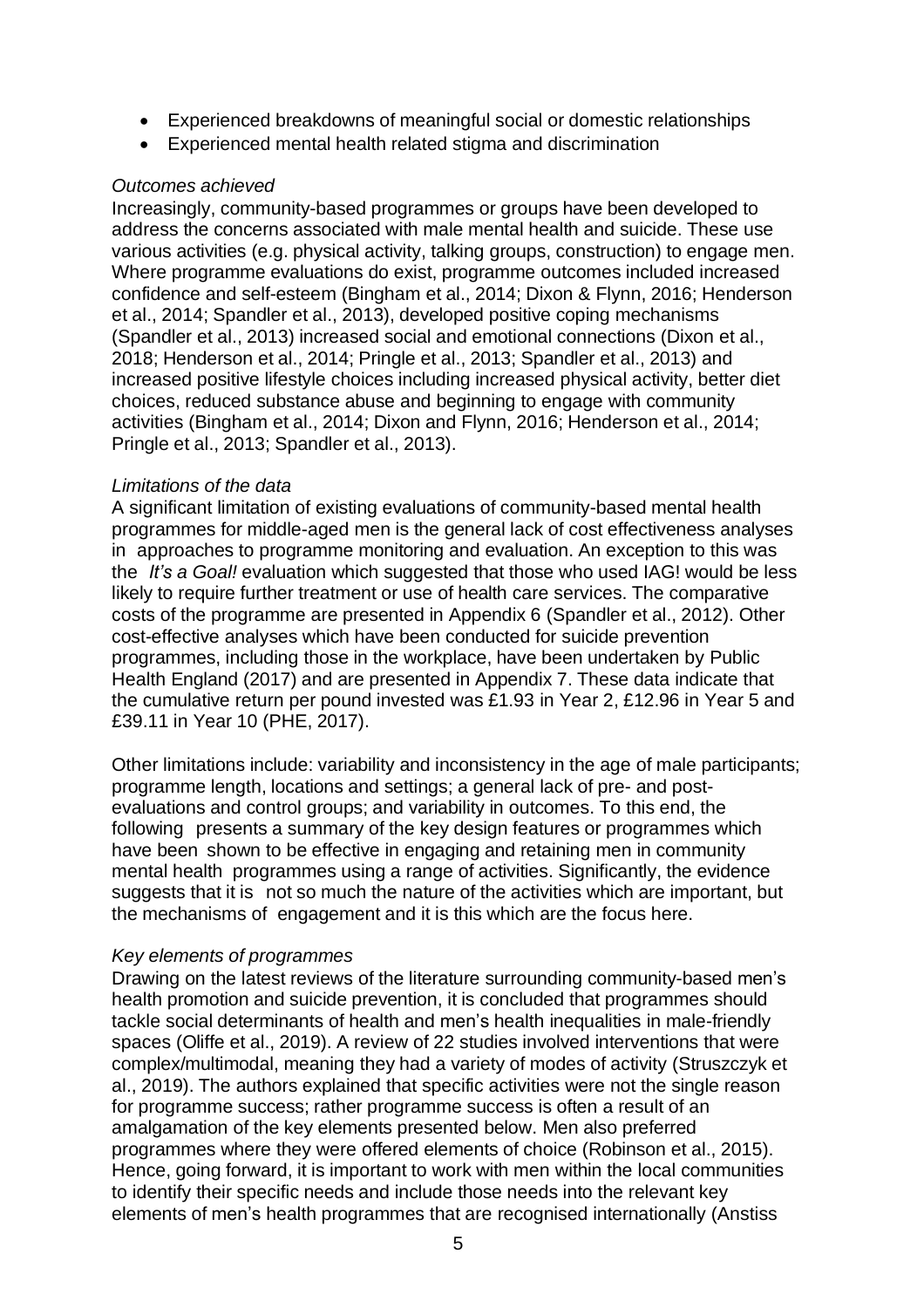et al., 2018; Oliffe et al., 2019; Robertson et al., 2016; Robinson et al., 2015; Struszczyk et al., 2019).

#### **Recommendations for programme design features**

The following are recommendations which compile features of programmes or groups that have been most successful in engaging men in community mental health and suicide prevention programmes and have generated the most favourable outcomes.

#### *1. The intervention should be delivered in a safe setting where men routinely reside.*

Programmes engaged men in settings that juxtaposed statutory service provision (Robertson et al., 2016) and were often locations of 'male appeal', so where men typically present themselves, were familiar, accessible via public transport and nonmedical (Cooper et al., 2017; Cooper at al., 2015; Movember Foundation, 2014; Robertson et al., 2013). Settings included sports facilities, workplaces and other community settings (e.g. Men's Shed) (Anstiss et al., 2018; Dixon et al., 2018; Malcolm et al., 2013; Parnell et al., 2015; Pringle & Sayers, 2004, 2006; Spandler et al., 2013; Wilcock & Smith, 2019; Wilcock et al., 2021).

#### *2. Use language familiar to men*

The language used in male mental health interventions or programmes is particularly important and contributes to successfully engaging men. Using language that avoids stigmatising attitudes, is male-oriented and not seen to be feminised (e.g. 'building mental fitness' rather than 'mental health'), associated with sports (e.g. calling the participants 'players', the sessions as 'fixtures'), and uses humour is more likely to increase familiarity and maintain engagement (Cooper et al., 2017; Robertson et al., 2016; Dixon et al., 2018; Movember Foundation, 2014; Pringle & Sayers, 2004; Spandler et al., 2013; Wilcock & Smith, 2019; Wilcock et al., 2021).

#### *3. Deliver male-only sessions in male communities*

Interventions should be taken into, and embedded within, the communities in which the target population is to help develop trusting relationships between the participants and the programme facilitators (Movember Foundation, 2014). This is particularly important for those working with marginalised groups within the community (e.g. LGBTQ+ and ethnic minority groups) (Robertson et al., 2016). Providing a male familiar environment offers promise and promotes engagement and inclusion by normalising mental health and reducing stigma and discrimination (Cooper et al., 2015).

#### *4. The programme facilitators characteristics*

Those responsible for delivering and facilitating the programme are often identified as key contributors to the success by being approachable and responsive to the needs presented by the group (Crone, 2007; Mason & Holt, 2012). Moreover, facilitators who had a willingness to work with men, characteristics including being non-judgemental and supportive, respectful, empathetic, genuine, passionate and adaptable (Dixon et al., 2018; Robertson et al., 2016; Movember Foundation, 2014; Wilcock & Smith, 2019) and dressed in appropriate clothing (e.g. sports/club kit, construction work gear) (Curran et al., 2014; Dixon et al., 2018; Malcolm et al., 2013; Pringle et al., 2014).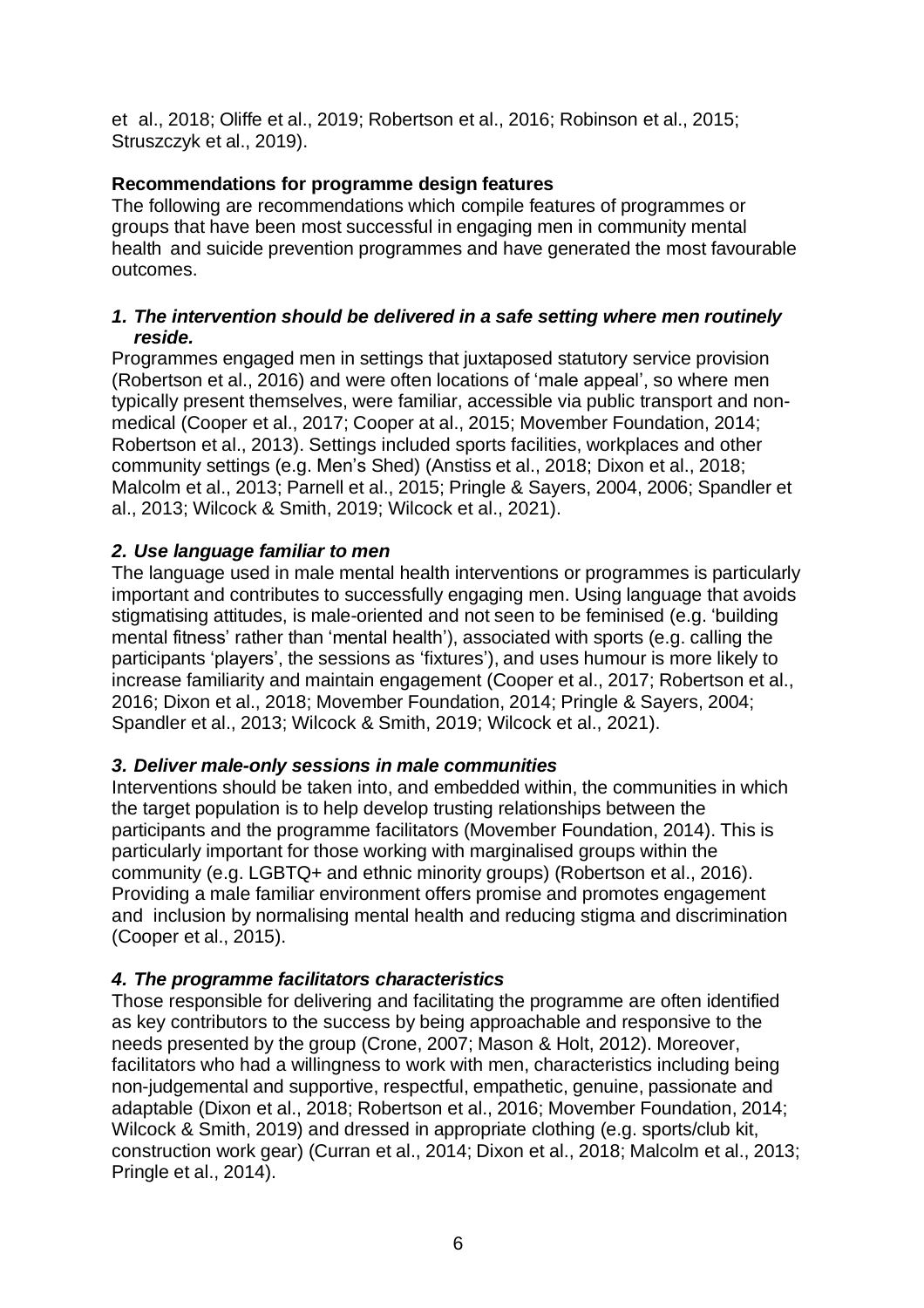#### *5. Use programme delivery staff who have lived experience.*

Delivery staff who had experiences of mental illness were appreciated by programme participants who were able to relate well to the experiences being presented, so delivery staff with lived experience should be actively included in programme design and delivery (Cooper et al., 2017; Cooper at al., 2015; Movember Foundation, 2014; Robertson et al., 2013; Wilcock & Smith, 2019; Wilcock et al., 2021).

#### *6. Using a group-based environment*

Group or team-based environments facilitated the delivery of mental health programmes and a place to talk about mental health related topics where personal experiences or illness diagnosis were not judged (Mason & Holt, 2012; Seaton et al., 2017). Using a group-based setting develops a sense of togetherness and a sense of belonging while increasing social capital, which contrasted men's experiences of social isolation and loneliness (Benkwitz & Healy, 2019; Dixon et al., 2018; Henderson et al., 2014; Mason & Holt, 2012; McKeown et al., 2015; Parnell et al., 2015; Robertson et al., 2013; Wilcock & Smith, 2019; Wilcock et al., 2021).

#### *7. Use an activity and include goal setting*

Activities that appeal to men (e.g. sports, physical activity, construction, gardening) are often reported as a crucial 'hook' to engaging men who are typically underreached (Friedrich & Mason, 2017). Using an activity reduces stigma and creates a positive outlet for emotions, encourages social interactions among the men that will assist in improvements to their mental health and offers opportunities for feelings of achievement, meaning and worth (Robertson et al., 2016; Robertson et al., 2018; Robinson et al., 2015; Seaton et al., 2017).

#### **8. Deliver the intervention at an accessible time**

Men in Cheshire and Merseyside often work shift patterns or unsocial hours. Interventions or programmes should consider this and offer sessions during early and late evenings and weekends (Benkwitz & Healy, 2019; Dixon et al., 2018; Henderson et al., 2014; Mason & Holt, 2012; Parnell et al., 2015; Pringle et al., 2013; Robertson et al., 2013).

#### **9. Be aware/understand the social environments and personal experiences of those in the area/region**

When developing and implementing an intervention, the social environments and the personal experiences of the men in those areas should be considered to ensure that the personal needs of the men are addressed and the intervention is meaningful (Cooper et al., 2017; Cooper at al., 2015; Movember Foundation, 2014; Robertson et al., 2013; Robinson et al., 2015; Wilcock & Smith, 2019; Wilcock et al., 2021).

#### **10.Embed partnership working and co-production across all phases of programme development and implementation**

Partnership working and participant co-production enables organisations with different skills and knowledge to come together and design and implement programmes, with benefits including credibility, increased resources, and extended reach (Movember Foundation 2014; Robertson et al., 2018; Spandler et al., 2012; Wilcock & Smith, 2019; Wilcock et al., 2021). All partners should be sensitive to designing interventions and include attitudes which are positive to working with men to help with their mental health (Movember Foundation, 2014). Co-production also ensures that the programme continually meets the needs of its target group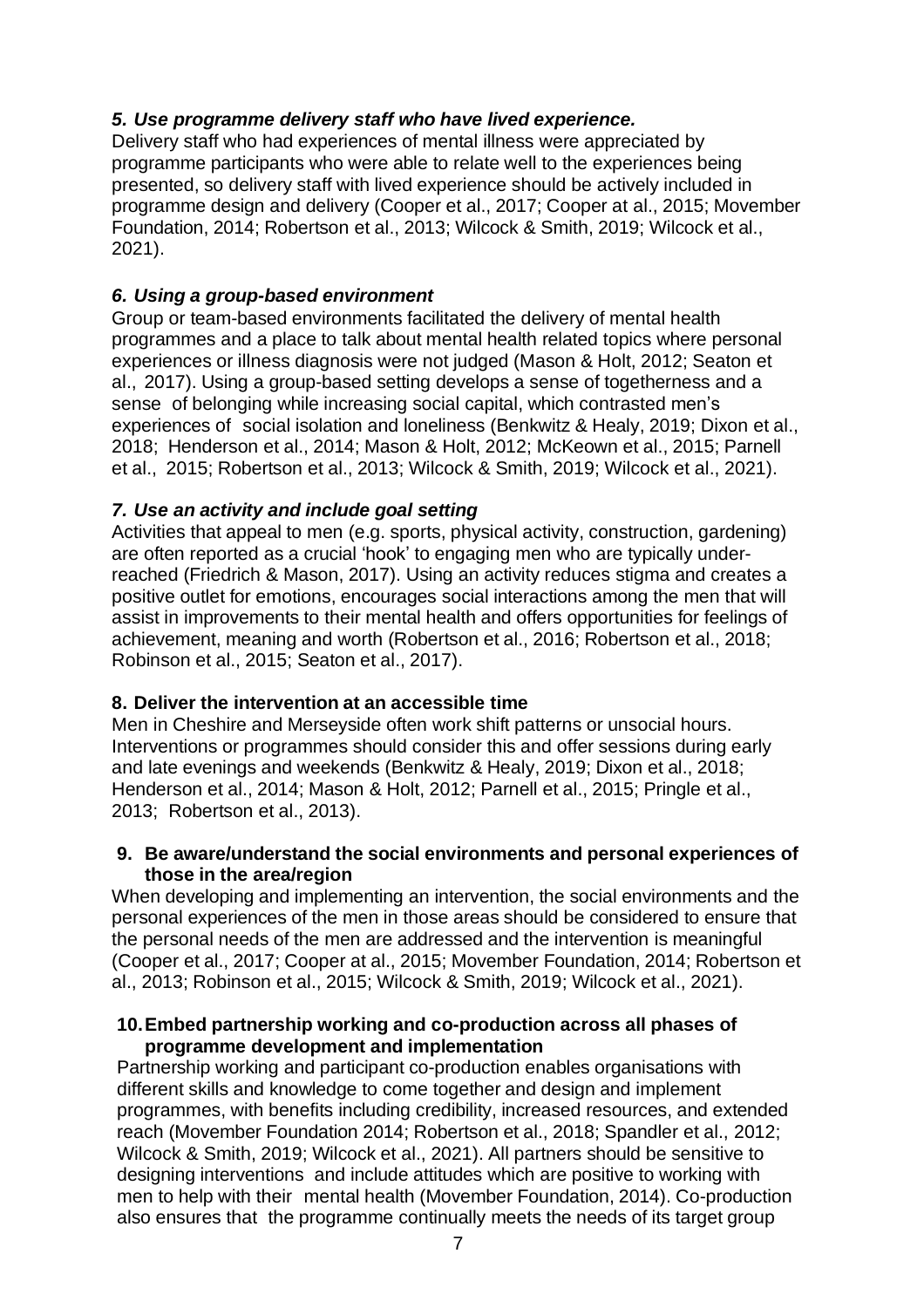population (Wilcock & Smith, 2019; Wilcock et al., 2021).

#### **11. Have an established exit route**

All interventions or programmes (particularly those that have a set period of time for delivery, e.g. 10 weeks) should have an established exit route to reduce dependency. Suitable exit routes include assisting the men into other programmes or projects within your organisation or the community or assisting the men into opportunities for further training that enable the development of skills necessary for future employment (Henderson et al., 2014; Mason & Holt, 2012).

#### **Postscript: Suicide and COVID-19**

This evidence review accompanies a report which outlines key learning from NHSEIfunded suicide prevention projects delivered between February 2020 and June 2021 for middle-aged men (40-60-years-old) living in Cheshire and Merseyside (Everton in the Community, Edge Hill University & State of Mind Sport, 2021). The preceding sections of this review were completed and published in late 2019, before COVID-19. Given many of the funded projects had either not started or were paused because of the various COVID-19 restrictions implemented by government, the potential impact on suicide rates and mental health of COVID-19 (including among men) became of increased concern and quickly became an important part of the context within which the projects would ultimately be delivered.

It is now clear that the COVID-19 crisis and associated lockdowns have unambiguously accelerated, widened, and deepened pre-existing inequalities between and within countries in ways that have negatively impacted mental health (Bambra et al., 2021; Marmot et al., 2020). In the UK, the mental health impacts of COVID-19 have been experienced unequally (Campion et al., 2020) and it is now clear that inequalities in mental health and other socially patterned health inequalities 'have emerged through the syndemic nature of COVID-19—as it interacts with and exacerbates existing social inequalities in chronic disease and the social determinants of health' (Bambra et al., 2020, p. 4). More specifically, for the most disadvantaged communities, COVID-19 has been 'experienced as a syndemic: a cooccurring, synergistic pandemic which interacts with and exacerbates their chronic health and social conditions' (Bambra et al. 2021, p. 28), including their mental health and risk of suicide. Numerous risk factors for suicide, including 'isolation, loss of social support, disruption to mental health care economic adversity, trauma, bereavement, domestic violence and alcohol misuse' (Appleby et al., 2021, p. 1), are likely to have been exacerbated and much concern has been expressed about potential rises in suicide because of COVID-19 restrictions. Although the evidence base is limited, Appleby et al. (2021) have noted that there does not appear to have been an increase in suicides in England in the months after the first national lockdown in March 2020. They also noted that the suicide figures reported in their study (based on data from established systems of real time surveillance) were preliminary and may change, and that the overall figures 'may mask increases in suicide in population groups or geographical areas, just as the impact of the acute pandemic has not been uniform across communities' (Appleby et al., 2021, p. 5).

Data from the ONS on suicide deaths in England and Wales also indicated that there had been no rise in suicide during the early period of COVID-19 restrictions (ONS, 2021). It was reported that 1,603 suicides occurred between April and July 2020 (based on official death registrations), equivalent to an age-standardised mortality rate of 9.2 deaths per 100,000 people which was statistically significantly lower than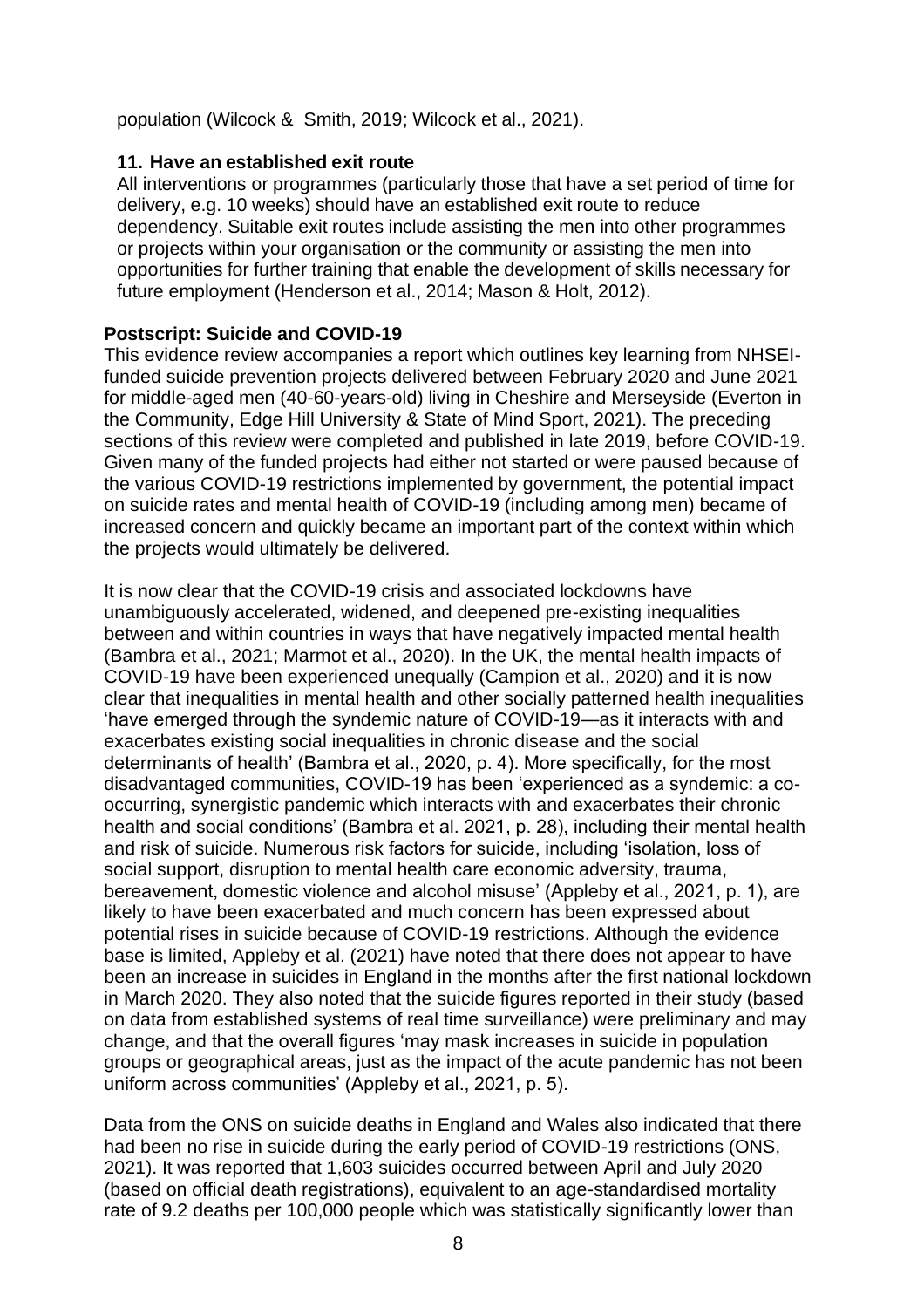rates for the same period in the previous three years (ONS, 2021). The lower suicide rates were largely accounted for by statistically significant declines in male suicide rates (between 2017 and 2019), while statistically significant declines were also recorded for 10-24-year-olds and 25-44-year-olds when compared with the same period in 2019 (ONS, 2021).

But how can we explain these findings given the increased levels of distress and negative mental health impacts of COVID-19, and what are the implications for future suicide prevention efforts? As Appleby et al. (2021, p. 6) have noted, 'suicide is complex and rates do not simply follow levels of mental disorder'. They add that:

It may be that lockdown, as well as presenting greater risks to some, brought greater protections to others in the form of vigilance and support from families, friends and neighbours, and reduced access to certain suicide methods. More broadly, the national crisis may have led to an increase in social coherence as is believed to have occurred in past conflicts. In the first lockdown there may have been a sense that the crisis would soon pass, preventing the despair that is an important cognitive step towards suicide. If these explanations are correct, there is reason to be concerned in 2021 as social divisions appear entrenched ... Vigilance over suicide prevention remains a vital part of how we respond to COVID19 in the long term.

Future suicide prevention efforts will also need to consider changing patterns of mental health risk as the long-term impacts of COVID-19 and associated inequalities become clearer. Among these risks will likely be economic stressors, uncertainty in the labour market, the impacts of long COVID, and prolonged isolation and loneliness. Since previous natural disasters, wars, and economic downturns (especially recessions) have been followed by momentary declines in suicide before rates increase again (often within a couple of years, and particularly among men of working age and the unemployed), it is important that future suicide prevention strategies are developed to help mitigate the long-term impacts of COVID-19 on suicide risk (Wasserman et al., 2020).

#### **References**

Addis, M. E. and Mahalik, J. R. (2003) Men, masculinity, and the contexts of help seeking. *American Psychologist,* 58, 5-14.

Anstiss, D., Hodgetts, D. and Stolte, O. (2018) Men's re-placement: Social practices in a Men's Shed. *Health & Place,* 217-223.

Andrade, L. H., Alonso, J., Mneimneh, Z., Wells, J. E., Al-Hamzawi, A., et al. (2014) Barriers to mental health treatment: results from the WHO World Mental Health surveys. *Psychological Medicine,* 44, 1303-1317.

Appleby, L., Richards, N., Ibrahim, S., Turnbull, P., Rodway, C. and Kapur, N. (2021) Suicide in England in the COVID-19 pandemic: early observational data from real time surveillance. *The Lancet Regional Health - Europe*, 4, 100110.

Bambra, C., Lynch, J., and Smith, K., 2021. *The Unequal Pandemic: COVID-19 and Health Inequalities*. Bristol: Policy Press.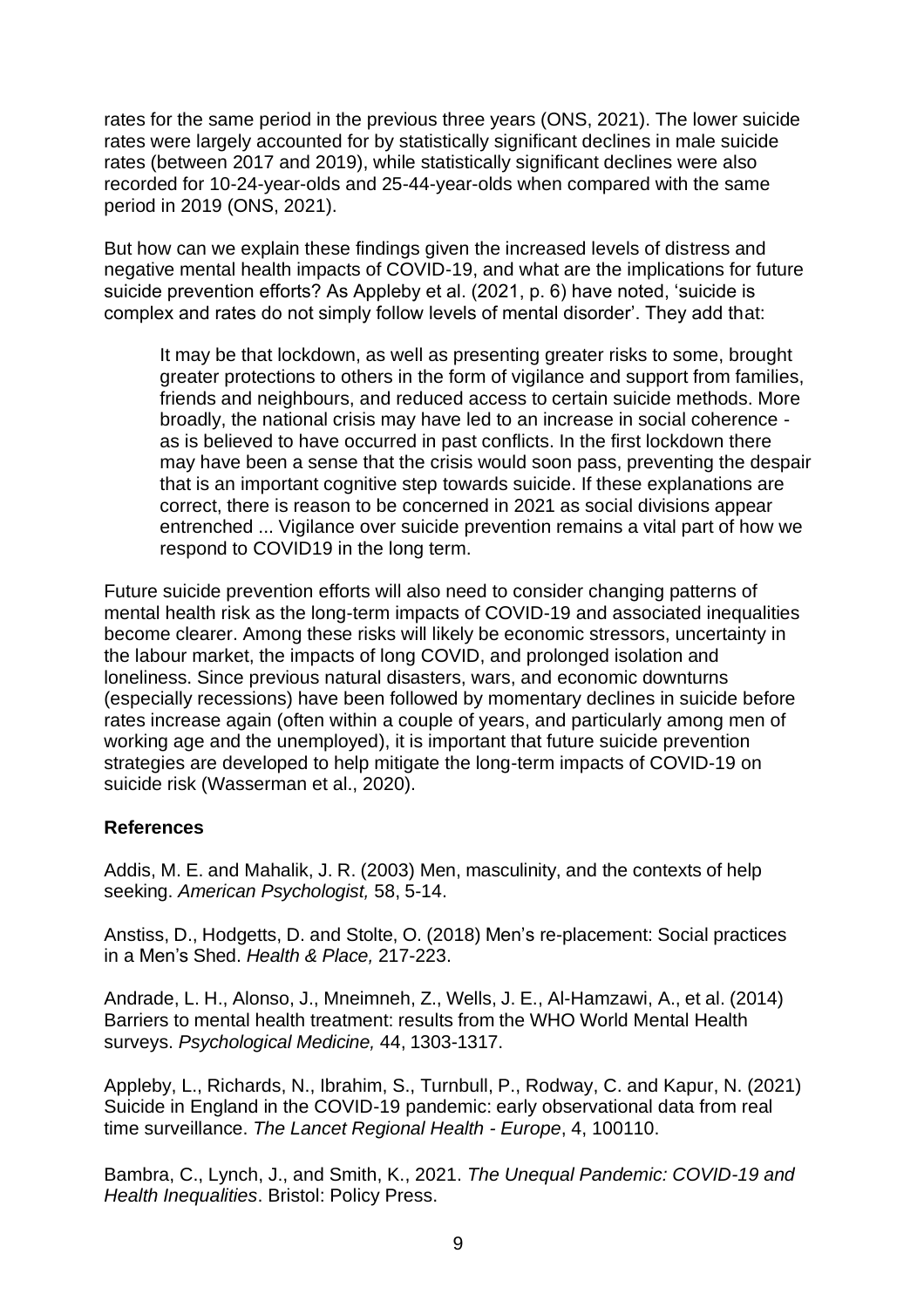Benkwitz, A. and Healy, L. C. (2019) 'Think Football': Exploring a football for mental health initiative delivered in the community through the lens of personal and social recovery. *Mental Health and Physical Activity*, *17*.

Bingham, D. D., Parnell, D., Curran, K., Jones, R. and Richardson, D. (2014) Fit Fans: perspectives of a practioner and understanding participant health needs within a health promotion programme for older men delivered within an English Premier League Football Club. *Soccer & Society*, *15*(6), 883-901.

Campion, J., Javed, A., Sartorius, N. and Marmot, M. (2020). Addressing the public mental health challenge of COVID-19. *The Lancet Psychiatry*, 7 (8), 657-659.

Cheshire East Council. (2019) *Borough Profile 2019/20* [online]. Available from: [https://opendata](https://opendata-cheshireeast.opendata.arcgis.com/datasets/c1e0e5cf32804cdcbb5bfb7092da1826)[cheshireeast.opendata.arcgis.com/datasets/c1e0e5cf32804cdcbb5bfb7092da1826](https://opendata-cheshireeast.opendata.arcgis.com/datasets/c1e0e5cf32804cdcbb5bfb7092da1826)

Cheshire West & Chester Council. (2019) *Borough Profile: Story of the borough* [online]. Available from:

[http://inside.cheshirewestandchester.gov.uk/find\\_out\\_more/datasets\\_and\\_statistics/s](http://inside.cheshirewestandchester.gov.uk/find_out_more/datasets_and_statistics/statistics/borough_profile) [tatistics/borough\\_profile](http://inside.cheshirewestandchester.gov.uk/find_out_more/datasets_and_statistics/statistics/borough_profile)

Cooper, P., Howes, J., Munson, R., Rae, M. and Shepherd, J. (2017) Testing the appetite for a men's mental health programme in a professional sports club environment. *Mental Health Nursing*, 12-15.

Cooper, P., Stringer, W., Howes, J. and Norton, J. (2015) The state of mind boot room: Reducing social isolation and promoting mental fitness. *British Journal of Mental Health Nursing,* 4 (3), 260-263.

Crone, D. (2007) Walking back to health: A qualitative investigation into service users' experiences of a walking project. *Issues in Mental Health Nursing*, 28 (2), 167- 183.

Dixon, K., Belshaw, D., Johnson, P., & Flynn, D. (2018) Using football cultures as a vehicle to improve mental health in men: the case of the Redcar and Cleveland boot room. *Sport in Society*, 1-17.

Dixon, L. B., Holoshitz, Y. and Nossel, I. (2016) Treatment engagement of individuals experiencing mental illness: review and update. *World Psychiatry*, 15, 13- 20.

Ellis, K. (2018) Identifying and addressing barriers to men seeking help for depression. *British Journal of Mental Health Nursing,* 7 (3), 130-136.

Friedrich, B., & Mason, O. J. (2017) "What is the score?" A review of football-based public mental health interventions? *Journal of Public Mental Health, 16*(4), 144–158.

Gullestrup, J., Lequertier, B. and Martin, G. (2011) MATES in Construction: Impact of a multimodal community-based program for suicide prevention in the construction industry. *International Journal of Environmental Research and Public Health*, 8, 4180-4196.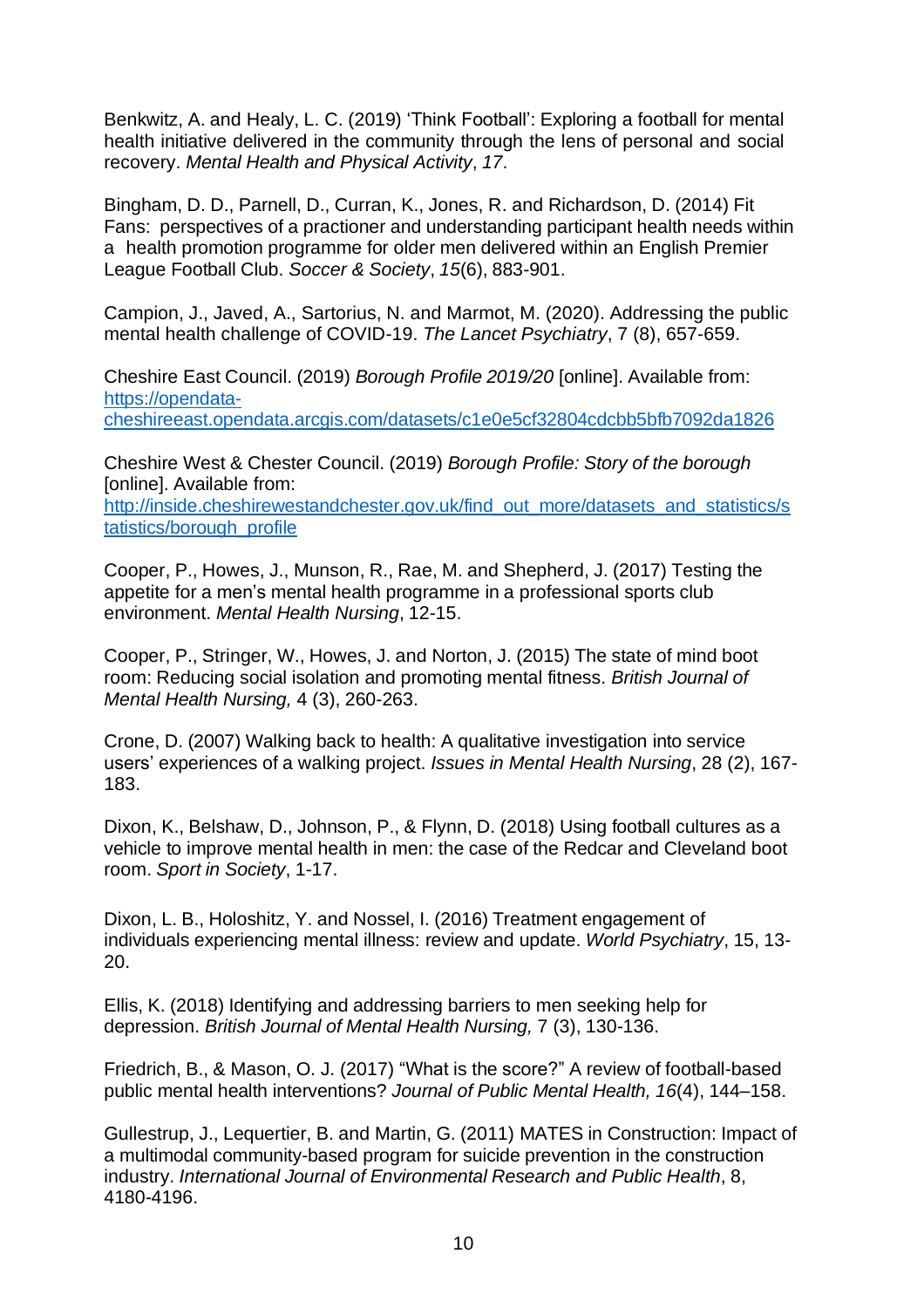Halton Borough Council. (2015) *Halton Suicide Prevention Strategy 2015-2020* [online]. Available from:

<https://www4.halton.gov.uk/Pages/health/PDF/health/SuicidePreventionStrategy.pdf>

Halton Borough Council. (2017) *Public health evidence & intelligence reports and data* [online]. Available from:<https://www4.halton.gov.uk/Pages/health/JSNA.aspx>

Henderson, C., O'Hara, S., Thornicroft, G., & Webber, M. (2014) Corporate social responsibility and mental health: The Premier League Football Imagine Your Goals programme. *International Review of Psychiatry, 26*(4), 460-466.

Index of Multiple Deprivation. (2019). [https://parallel.co.uk/imd/#9/52.454/-1.828](https://parallel.co.uk/imd/%239/52.454/-1.828)

Knowsley Council. (2011) *Knowsley joint strategic needs assessment 2011: Full report* [online]. Available from: <https://www.knowsley.gov.uk/pdf/JSNA-2011.pdf>

Knuckey, S. (2017) *Cheshire and Merseyside suicide audit joint report 2017* [online]. Available from:

[http://moderngov.sthelens.gov.uk/\(S\(yzni2ijv2bcexwatwwramu2l\)\)/documents/s6624](http://moderngov.sthelens.gov.uk/(S(yzni2ijv2bcexwatwwramu2l))/documents/s66242/Cheshire%20and%20Merseyside%20Suicide%20Audit%202016%20Exec%20Summary%202.pdf) [2/Cheshire%20and%20Merseyside%20Suicide%20Audit%202016%20Exec%20Su](http://moderngov.sthelens.gov.uk/(S(yzni2ijv2bcexwatwwramu2l))/documents/s66242/Cheshire%20and%20Merseyside%20Suicide%20Audit%202016%20Exec%20Summary%202.pdf) [mmary%202.pdf](http://moderngov.sthelens.gov.uk/(S(yzni2ijv2bcexwatwwramu2l))/documents/s66242/Cheshire%20and%20Merseyside%20Suicide%20Audit%202016%20Exec%20Summary%202.pdf)

Liverpool City Council. (2018) *Joint strategic needs assessment (JSNA)* [online]. Available from: [https://liverpool.gov.uk/council/strategies-plans-and-policies/adult](https://liverpool.gov.uk/council/strategies-plans-and-policies/adult-services-and-health/joint-strategic-needs-assessment/)[services-and-health/joint-strategic-needs-assessment/](https://liverpool.gov.uk/council/strategies-plans-and-policies/adult-services-and-health/joint-strategic-needs-assessment/)

Malcolm, E., Evans-Lacko, S., Little, K., Henderson, C., & Thornicroft, G. (2013) The impact of exercise projects to promote mental wellbeing. *Journal of Mental Health, 22*(6), 519-527.

Marmot, M. (2015) *The Health Gap*. Oxford: Bloomsbury.

Marmot, M., *et al*. (2020). *Health equity in England: the Marmot Review 10 years on*. London: Institute of Health Equity.

Mason, O, J. and Holt, R. (2012) Mental health and physical activity interventions: A review of the qualitative literature. *Journal of Mental Health,* 21 (3), 274-284.

McKeown, M., Roy, A. and Spandler, H. (2015) 'You'll never walk alone': Supportive social relations in a football and mental health project. *International Journal of Mental Health Nursing,* 24, 360-369.

Mental Health Foundation. (2019) *Suicide*. [https://www.mentalhealth.org.uk/a-to](https://www.mentalhealth.org.uk/a-to-z/s/suicide)[z/s/suicide](https://www.mentalhealth.org.uk/a-to-z/s/suicide)

Milner, A., Maheen, H., Currier, D and LaMontagne, A. D. (2017) Male suicide among construction workers in Australia: a qualitative analysis of the major stressors precipitating death. *BMC Public Health*, 17, 1-9.

Ministry of Housing, Communities & Local Governments. (2019) *The English Indices of Deprivation 2019 (IoD2019): Statistical Release*. Available from: [https://assets.publishing.service.gov.uk/government/uploads/system/uploads/attach](https://assets.publishing.service.gov.uk/government/uploads/system/uploads/attachment_data/file/835115/IoD2019_Statistical_Release.pdf)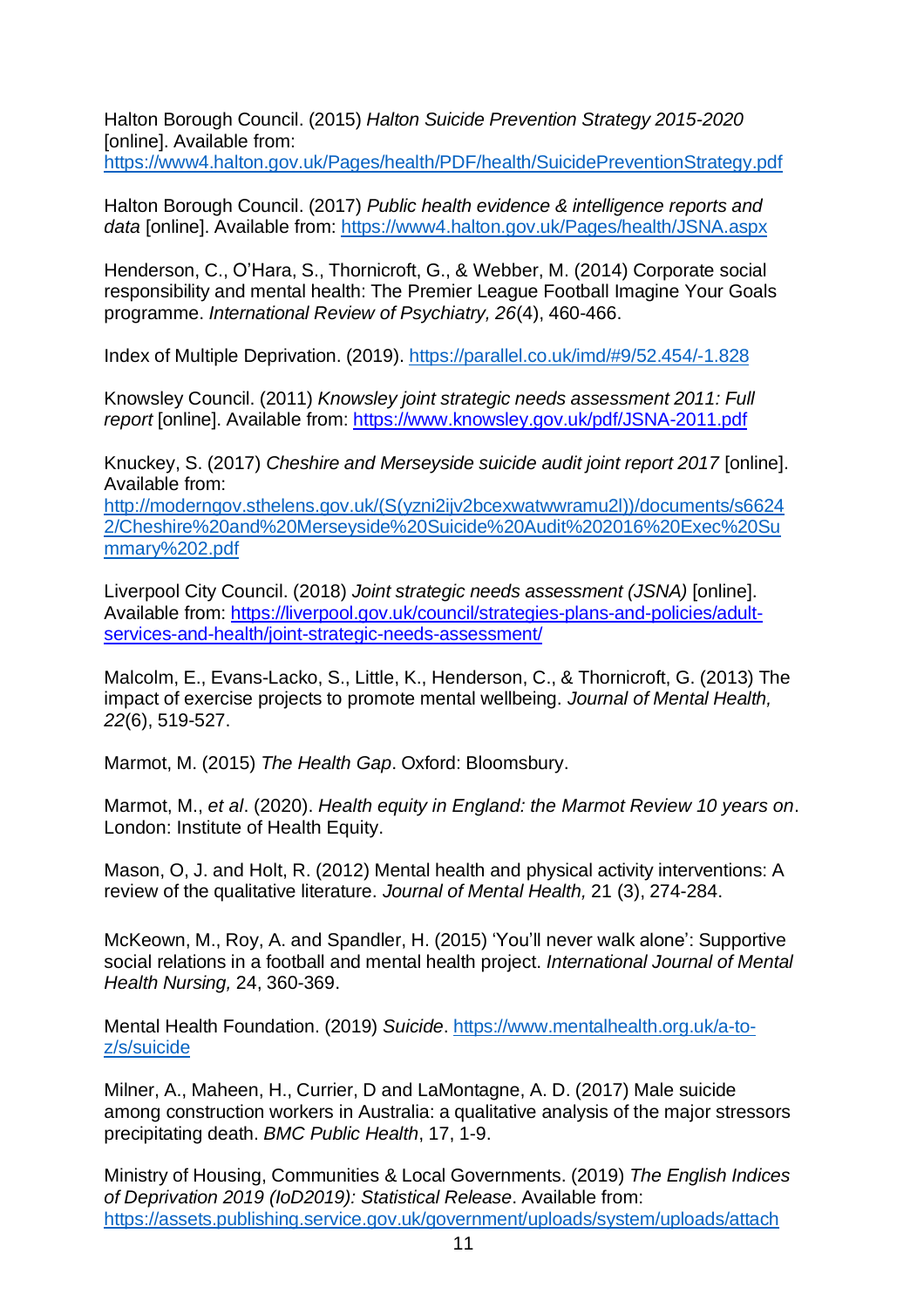#### [ment\\_data/file/835115/IoD2019\\_Statistical\\_Release.pdf](https://assets.publishing.service.gov.uk/government/uploads/system/uploads/attachment_data/file/835115/IoD2019_Statistical_Release.pdf)

Movember Foundation. (2014) *Promoting mental health and wellbeing with men and boys: what works?* [online]. Available from: [http://eprints.leedsbeckett.ac.uk/1508/1/Promoting\\_MentalHealthWellbeing\\_FINAL](http://eprints.leedsbeckett.ac.uk/1508/1/Promoting_MentalHealthWellbeing_FINAL)[.pdf](http://eprints.leedsbeckett.ac.uk/1508/1/Promoting_MentalHealth__Wellbeing_FINAL.pdf)

Office for National Statistics. (2019) *Suicides in the UK: 2018 registrations*.

Oliffe, J. L., Rossnagel, E., Bottorff, J. L., Chambers, S. K., Caperchione, C. and Rice, S. M. (2019) Community-based men's health promotion programs: eight lessons learnt and their caveats. *Health Promotion International*, 1-11.

Parnell, D., Pringle A., McKenna, J., Zwolinsky, S., Rutherford, Z., Hargreaves, J., Trotter, L., Rigby, M., and Richardson, D. (2015) Reaching older people with PA delivered in football clubs: The reach, adoption and implementation characteristics of the extra time programme. *BMC Public Health, 15*(1), 1-12.

Pringle, A. (2009) The growing role of football as a vehicle for interventions in mental health care. *Journal of Psychiatric and Mental Health Nursing, 16*, 553-557.

Pringle, A., & Sayers, P. (2004) It's a Goal! Basing a Community Psychiatric Nursing Service in a Local Football Stadium. *The Journal of the Royal Society for the Promotion of Health*, *124*(5), 234–238.

Pringle, A., Zwolinsky, S., McKenna, J., Daly-Smith, A., Robertson, S., & White, A. (2013) Delivering men's health interventions in English Premier League football clubs: key design characteristics. *Public Health, 127*, 716-726.

Public Health England. (2017) *Commissioning Cost-Effective Services for Promotion of Mental Health and Wellbeing and Prevention of Mental Ill-Health*. PHE Publications, London.

Public Health England. (2019a) Local Authority Health Profiles [accessed 1 November 2019]. Available from: <https://fingertips.phe.org.uk/profile/health-profiles>

Public Health England. (2019b) *Mental Health and Wellbeing JSNA* [accessed 1 October 2019]. Available from: [https://fingertips.phe.org.uk/profile-group/mental](https://fingertips.phe.org.uk/profile-group/mental-health/profile/mh-jsna)[health/profile/mh-jsna](https://fingertips.phe.org.uk/profile-group/mental-health/profile/mh-jsna)

Public Health England. (2019c) Suicide Prevention Profile [accessed 1 October 2019]. Available from: [https://fingertips.phe.org.uk/profile-group/mental](https://fingertips.phe.org.uk/profile-group/mental-health/profile/suicide/data%23page/0/gid/1938132828/pat/6/par/E12000002/ati/102/are/E06000049)[health/profile/suicide/data#page/0/gid/1938132828/pat/6/par/E12000002/ati/102/are/](https://fingertips.phe.org.uk/profile-group/mental-health/profile/suicide/data%23page/0/gid/1938132828/pat/6/par/E12000002/ati/102/are/E06000049) [E06000049](https://fingertips.phe.org.uk/profile-group/mental-health/profile/suicide/data%23page/0/gid/1938132828/pat/6/par/E12000002/ati/102/are/E06000049)

Richardson, C., Robb, K. and O'Connor, R. (2021) A systematic review of suicidal behaviour in men: a narrative synthesis of risk factors. *Social Science and Medicine*, 276, 113831.

Robertson, S., Gough, B., Hanna, E., Raine, G,. Robinson, M., Seims, A. and White, A. (2016) Successful mental health promotion with men: the evidence from 'tacit knowledge'. *Health Promotion International*, 33, 334-344.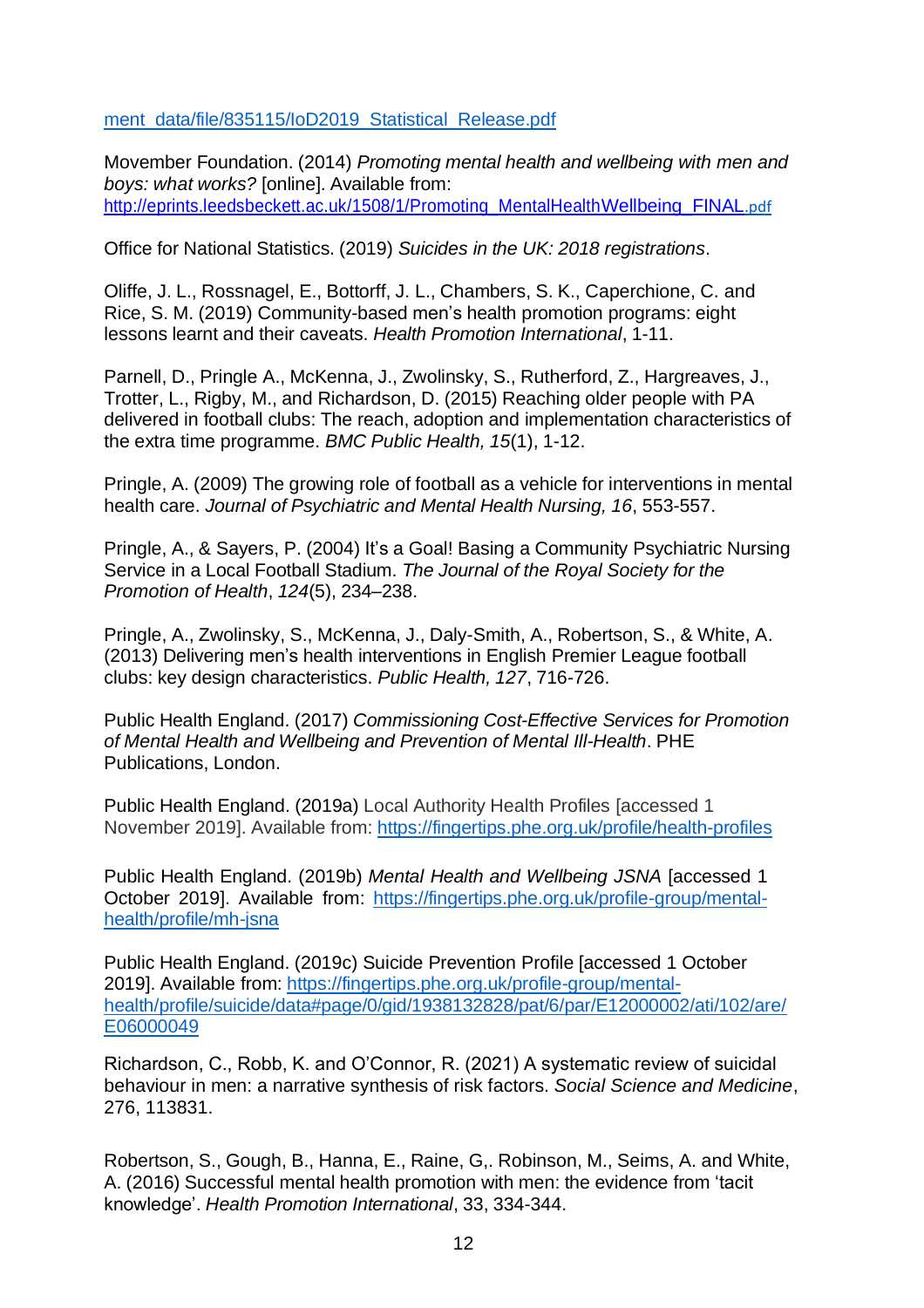Robertson, S., Witty, K., Zwolinsky, S. and Day, R. (2013) Men's health promotion interventions: what have we learned from previous programmes? *Community Practitioner,* 86 (11), 38-41.

Robinson, M., Robertson, S., Steen, M., Raine, G. and Day, R. (2015) Doing and rethinking. Building resilience with men. *Mental Health Review Journal,* 20 (3), 185- 198.

Ross, V., Caton, N., Gullestrup, J. and Kolves, K. (2019) Understanding the barriers and pathways to male help-seeking and help-offering: A mixed methods study of the impact of the Mates in Construction program. *International Journal of Environmental Research and Public Health*, 16, 1-12.

St Helens Borough Council (2018) Health of people in St Helens. Available from: <https://info4.sthelens.gov.uk/strategic-assessments/jsna>

Seaton, C. L., Bottorff, J. L., Jones-Bricker, M., Oliffe, J. L., DeLeenheer, D. and Medhurst, K. (2017) Men's mental health promotion interventions: A scoping review. *American Journal of Men's Health,* 11 (6), 1823-1837.

Sefton Metropolitan Borough Council. (2018) *Joint strategic needs assessment (JSNA)* [online]. Available from: [https://www.sefton.gov.uk/your-council/plans](https://www.sefton.gov.uk/your-council/plans-policies/business-intelligence%2C-insight%2C-performance/joint-strategic-needs-assessment-(jsna).aspx)[policies/business-intelligence,-insight,-performance/joint-strategic-needs](https://www.sefton.gov.uk/your-council/plans-policies/business-intelligence%2C-insight%2C-performance/joint-strategic-needs-assessment-(jsna).aspx)[assessment-\(jsna\).aspx](https://www.sefton.gov.uk/your-council/plans-policies/business-intelligence%2C-insight%2C-performance/joint-strategic-needs-assessment-(jsna).aspx)

Sickel, A. E., Seacat, J. D. and Nabors, N. A. (2019) Mental health stigma: Impact on mental health treatment attitudes and physical health. *Journal of Health Psychology*, 24 (5), 586-599.

Spandler, H., Mckeown, M., Roy, A., & Hurley, M. (2012) Evaluation of It's a Goal! Final Report.

Spandler, H., Mckeown, M., Roy, A., & Hurley, M. (2013) Football metaphor and mental well-being: An evaluation of the It's a Goal! programme. *Journal of Mental Health, 22*(6), 544-554.

Spandler, H., Roy, A., & Mckeown, M. (2014) Using football metaphor to engage men in therapeutic support. *Journal of Social Work Practice*, *28*(2), 229-245.

Struszczyk, S., Galdas, P. M. and Tiffin, P. A. (2019) Men and suicide prevention: a scoping review. *Journal of Mental Health*, 28 (1), 80-88.

Warrington Borough Council. (2018) *Warrington Suicide Audit Report* [online]. Available from:

[https://www.google.com/url?sa=t&rct=j&q=&esrc=s&source=web&cd=1&ved=2ahUK](https://www.google.com/url?sa=t&amp%3Brct=j&amp%3Bq&amp%3Besrc=s&amp%3Bsource=web&amp%3Bcd=1&amp%3Bved=2ahUKEwjciPLgmozlAhXLTMAKHU-LCfUQFjAAegQIAhAC&amp%3Burl=https%3A%2F%2Fwww.warrington.gov.uk%2Fdownload%2Fdownloads%2Fid%2F16558%2Fwarrington-suicide-audit-2018.pdf&amp%3Busg=AOvVaw2nwXOPYUEUST8TzYC1E3kM) [EwjciPLgmozlAhXLTMAKHU-](https://www.google.com/url?sa=t&amp%3Brct=j&amp%3Bq&amp%3Besrc=s&amp%3Bsource=web&amp%3Bcd=1&amp%3Bved=2ahUKEwjciPLgmozlAhXLTMAKHU-LCfUQFjAAegQIAhAC&amp%3Burl=https%3A%2F%2Fwww.warrington.gov.uk%2Fdownload%2Fdownloads%2Fid%2F16558%2Fwarrington-suicide-audit-2018.pdf&amp%3Busg=AOvVaw2nwXOPYUEUST8TzYC1E3kM)

[LCfUQFjAAegQIAhAC&url=https%3A%2F%2Fwww.warrington.gov.uk%2Fdownload](https://www.google.com/url?sa=t&amp%3Brct=j&amp%3Bq&amp%3Besrc=s&amp%3Bsource=web&amp%3Bcd=1&amp%3Bved=2ahUKEwjciPLgmozlAhXLTMAKHU-LCfUQFjAAegQIAhAC&amp%3Burl=https%3A%2F%2Fwww.warrington.gov.uk%2Fdownload%2Fdownloads%2Fid%2F16558%2Fwarrington-suicide-audit-2018.pdf&amp%3Busg=AOvVaw2nwXOPYUEUST8TzYC1E3kM) [%2Fdownloads%2Fid%2F16558%2Fwarrington-suicide-audit-](https://www.google.com/url?sa=t&amp%3Brct=j&amp%3Bq&amp%3Besrc=s&amp%3Bsource=web&amp%3Bcd=1&amp%3Bved=2ahUKEwjciPLgmozlAhXLTMAKHU-LCfUQFjAAegQIAhAC&amp%3Burl=https%3A%2F%2Fwww.warrington.gov.uk%2Fdownload%2Fdownloads%2Fid%2F16558%2Fwarrington-suicide-audit-2018.pdf&amp%3Busg=AOvVaw2nwXOPYUEUST8TzYC1E3kM)[2018.pdf&usg=AOvVaw2nwXOPYUEUST8TzYC1E3kM](https://www.google.com/url?sa=t&amp%3Brct=j&amp%3Bq&amp%3Besrc=s&amp%3Bsource=web&amp%3Bcd=1&amp%3Bved=2ahUKEwjciPLgmozlAhXLTMAKHU-LCfUQFjAAegQIAhAC&amp%3Burl=https%3A%2F%2Fwww.warrington.gov.uk%2Fdownload%2Fdownloads%2Fid%2F16558%2Fwarrington-suicide-audit-2018.pdf&amp%3Busg=AOvVaw2nwXOPYUEUST8TzYC1E3kM)

Warrington Borough Council. (2019) *Joint strategic needs assessment core document & statistical supplement to the public health annual report* [online].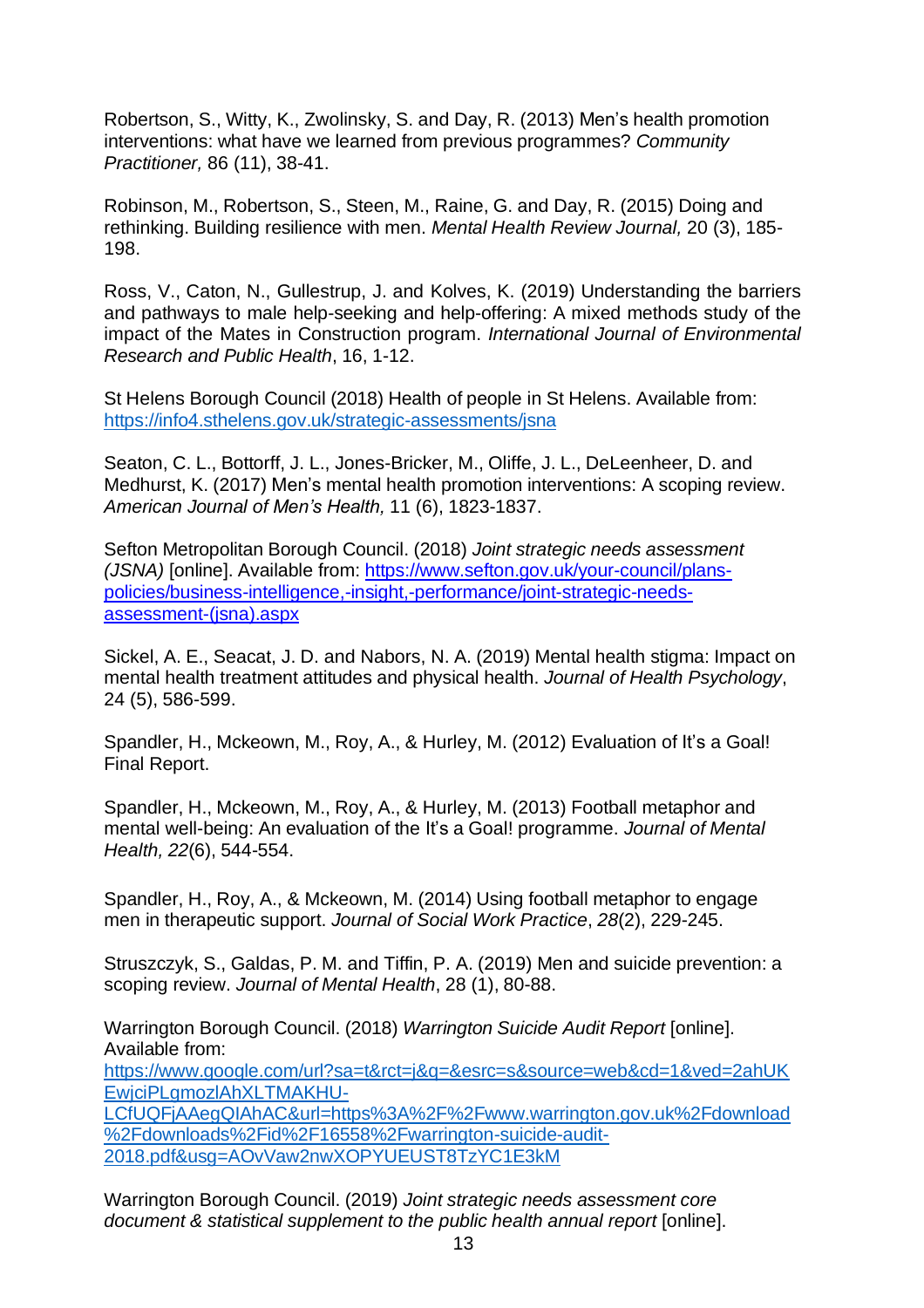Available from: [https://www.warrington.gov.uk/info/201145/joint-strategic-needs](https://www.warrington.gov.uk/info/201145/joint-strategic-needs-assessment/1918/joint-strategic-needs-assessment-jsna)[assessment/1918/joint-strategic-needs-assessment-jsna](https://www.warrington.gov.uk/info/201145/joint-strategic-needs-assessment/1918/joint-strategic-needs-assessment-jsna)

Wasserman, D., Anika, M., Wuestefeld, A. & Carli, V. (2020) Adaptation of evidencebased suicide prevention strategies during and after the COVID-19 pandemic. *World Psychiatry*, 19, 294-306.

Wendt, D. and Shafer, K. Gender and attitudes about mental health help seeking: results from national data. *Health and Social Work,* 41 (1), e20-e28.

World Health Organisation. (2008) *Closing the gap in a generation: health equity through action on the social determinants of health: final report of the Commission on Social Determinants of Health.* Geneva:

World Health Organisation. (2017) *Depression and other common mental disorders: Global health estimates* [online]. Available from: https://apps.who.int/iris/bitstream/handle/10665/254610/WHO-MSD-MER-2017.2 eng.pdf?sequence=1

Wilcock, R. and Smith, A. (2019) *Offload Evaluation Report 2019.* Ormskirk, Lancashire: Edge Hill University.

Wilcock, R., Smith, A. and Haycock, D. (2021) Designing community sports-based programmes for men with mental illness: a qualitative study of the Offload rugby league programme. *Mental Health and Physical Activity*, DOI: 10.1016/j.mhpa.2021.100386

Wilkinson, R. and Pickett, K. (2010) *The Spirit Level: Why Equality is Better for Everyone*. London: Penguin.

Wilkinson, R. and Pickett, K. (2018) *The Inner Level*. London: Penguin.

Windsor-Shellard, B. and Gunnell, D. (2019) Occupation-specific suicide risk in England: 2011-2015. *The British Journal of Psychiatry*, 215, 594-599.

Wirral Intelligence Service. (2018) *Joint strategic needs assessment (JSNA)* [online]. Available from: <https://www.wirralintelligenceservice.org/jsna/>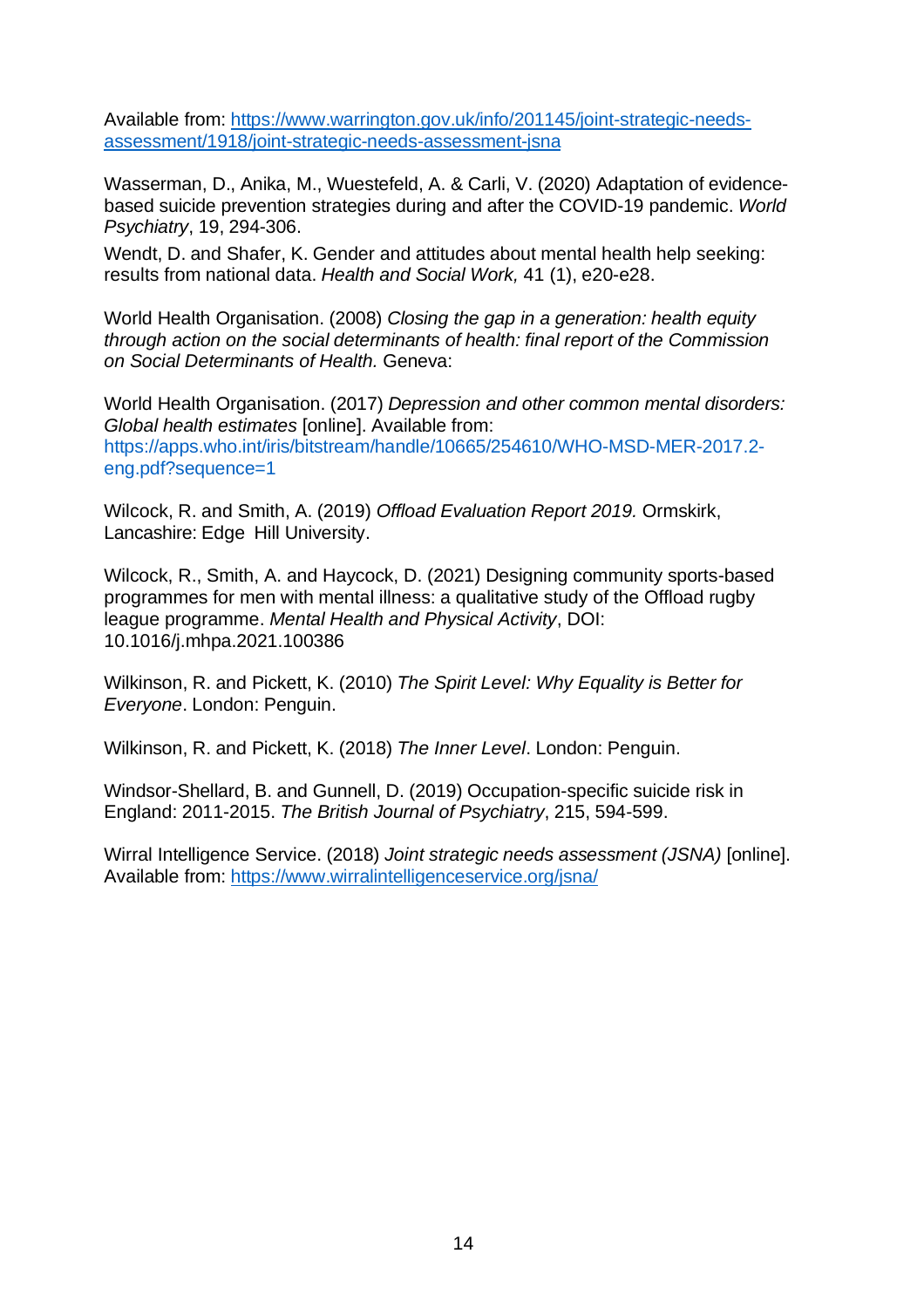## **Appendices**

#### **Appendix 1**

#### **Table 1. Cheshire and Merseyside Boroughs suicide rates 2016-2018 (Public Health England, 2019b)**

| Rank           | <b>Borough</b>       | <b>Suicide rate</b><br><b>England (per</b><br>100,000) | <b>Suicide rate</b><br>(persons) (per<br>100,000) |
|----------------|----------------------|--------------------------------------------------------|---------------------------------------------------|
|                | <b>St Helens</b>     | 9.6                                                    | 16.1                                              |
| $\overline{2}$ | Sefton               | 9.6                                                    | 11.5                                              |
| 3              | Knowsley             | 9.6                                                    | 11.5                                              |
|                | Halton               | 9.6                                                    | 11.4                                              |
| 5              | Wirral               | 9.6                                                    | 9.7                                               |
| 6              | Liverpool            | 9.6                                                    | 9.5                                               |
| ⇁              | <b>Cheshire East</b> | 9.6                                                    | 8.8                                               |
| 8              | <b>Cheshire West</b> | 9.6                                                    | 8.7                                               |
| 9              | Warrington           | 9.6                                                    | 7.2                                               |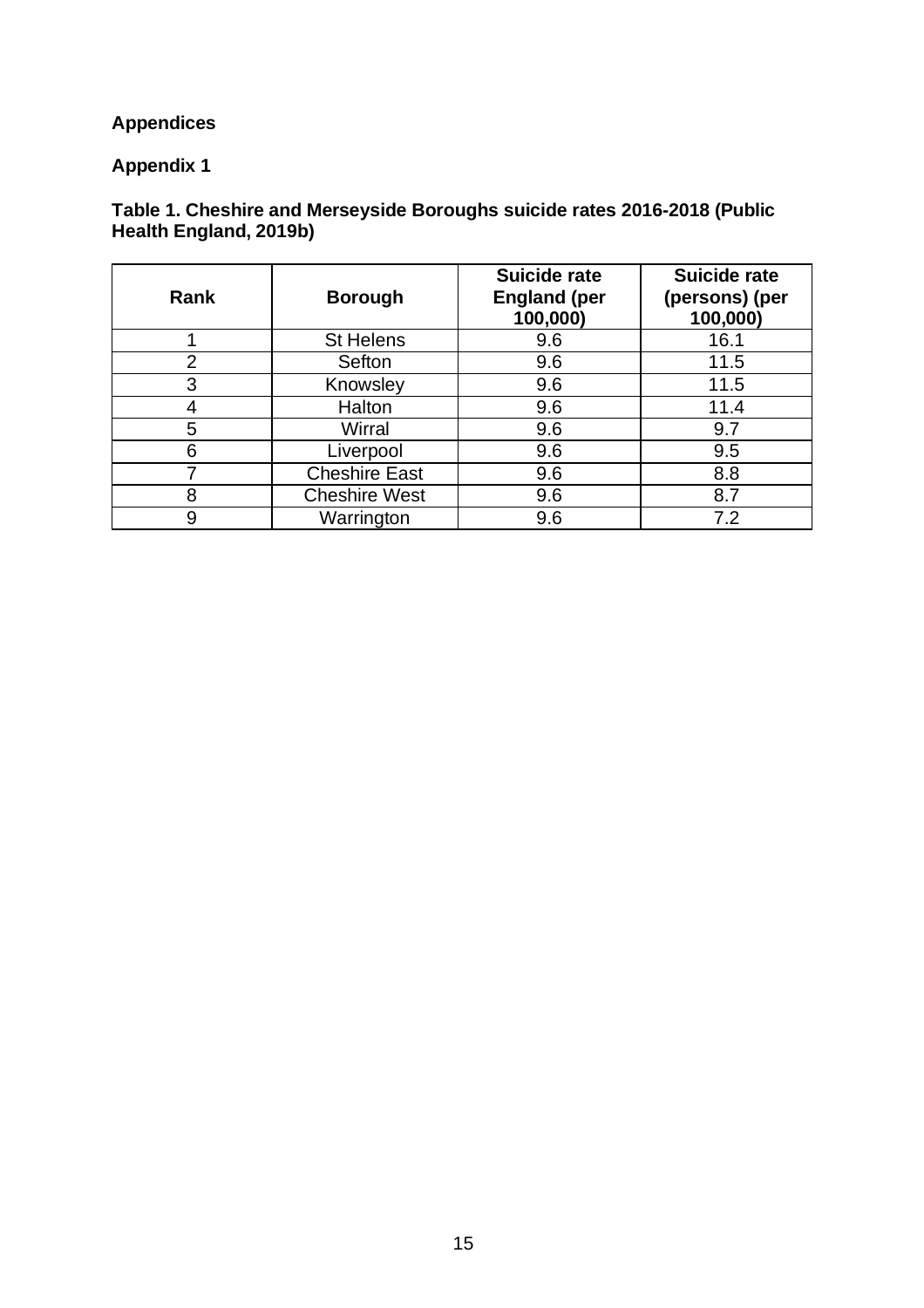#### **Table 2. Cheshire and Merseyside Boroughs male suicide rates 2016-2018 (Public Health England, 2019b)**

| Rank           | <b>Borough</b>       | <b>Suicide rate</b><br><b>England (per</b><br>100,000) | <b>Suicide rate</b><br>(persons) (per<br>100,000) |
|----------------|----------------------|--------------------------------------------------------|---------------------------------------------------|
|                | <b>St Helens</b>     | 14.9                                                   | 29.0                                              |
| $\overline{2}$ | Knowsley             | 14.9                                                   | 20.9                                              |
| 3              | Sefton               | 14.9                                                   | 18.0                                              |
| 4              | Halton               | 14.9                                                   | 17.8                                              |
| 5              | Wirral               | 14.9                                                   | 15.9                                              |
| 6              | Liverpool            | 14.9                                                   | 14.6                                              |
| 7              | <b>Cheshire East</b> | 14.9                                                   | 14.2                                              |
| 8              | <b>Cheshire West</b> | 14.9                                                   | 13.2                                              |
| 9              | Warrington           | 14.9                                                   | 10.8                                              |

Given the complexity of suicidal behaviour, there are multiple explanations or factors that can contribute to an act of suicide. Table 3 covers several of these risk factors.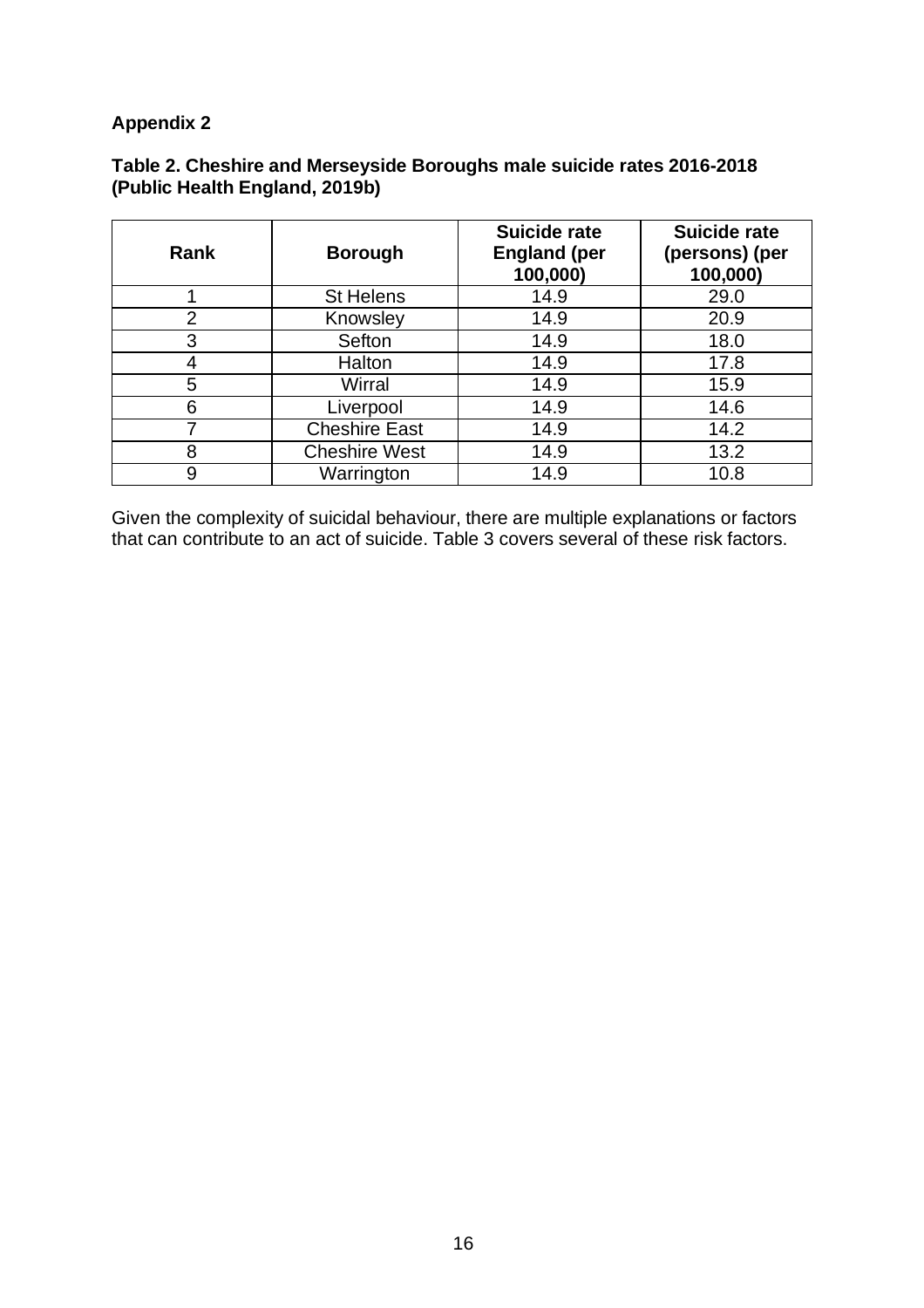| Table 3. Suicide risk factors (Mental Health Foundation, 2019) |  |  |
|----------------------------------------------------------------|--|--|
|----------------------------------------------------------------|--|--|

| <b>Societal</b>     | <b>Community</b>      | <b>Relationships</b>      | <b>Individual</b>     |
|---------------------|-----------------------|---------------------------|-----------------------|
| <b>Difficulty</b>   | Poverty               | <b>Isolation and lack</b> | Previous suicide      |
| accessing/receiving |                       | of social support         | attempts or self-     |
| care                |                       |                           | harm                  |
| Access to means of  | Experiences of        | Loneliness                | <b>Mental illness</b> |
| suicide             | trauma or abuse       |                           |                       |
| Inappropriate       | Experiences of        | Relationship              | Drug and alcohol      |
| media reporting     | disaster, war or      | breakdown                 | misuse                |
|                     | conflict              |                           |                       |
| Mental health       | <b>Discrimination</b> | Loss or conflict          | Financial             |
| stigma              |                       |                           | difficulties          |
| Substance abuse     | Employment            |                           | Chronic               |
|                     | opportunities         |                           | pain/physical         |
|                     |                       |                           | health                |
|                     |                       |                           | Family history of     |
|                     |                       |                           | suicide.              |

Based on information from the Cheshire and Merseyside suicide audit in 2017, listed in Table 4 are contributing factors for suicides in the region.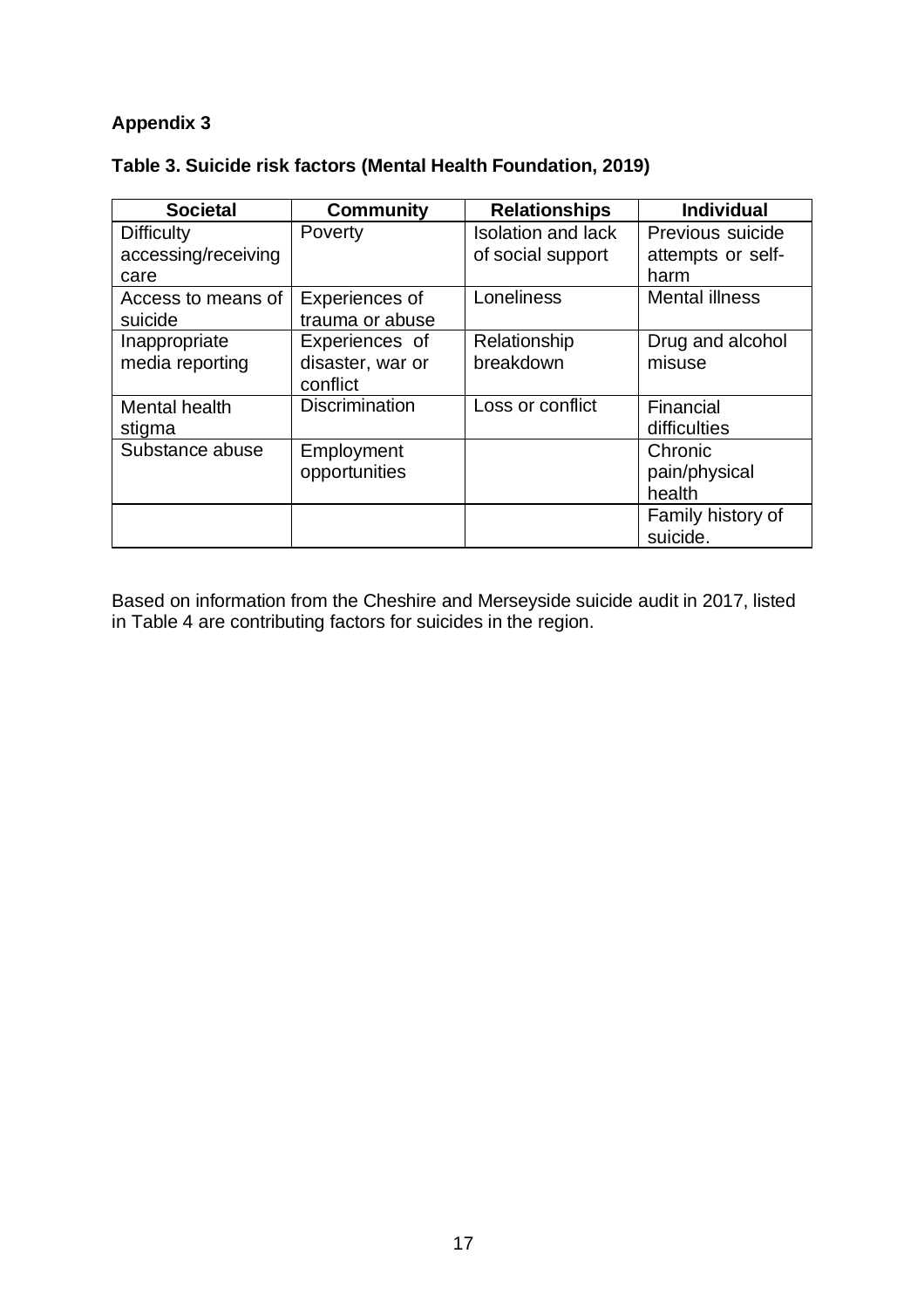#### **Table 4. Reasons for suicide in Cheshire and Merseyside and access to services (Knuckey, 2017)**

| <b>Risks of suicide</b>                                                                                                                                            | <b>Access to health services</b>                                                                                                                                                                  |  |  |
|--------------------------------------------------------------------------------------------------------------------------------------------------------------------|---------------------------------------------------------------------------------------------------------------------------------------------------------------------------------------------------|--|--|
| Physical health problem (60%)<br>Single (50%)<br>• Unemployed $(42%)$<br>Previous suicide attempt (38%)<br>Relationship problems (35%)<br>Financial problems (21%) | 52% of men had a mental health<br>diagnosis<br>35% of people accessed their GP or<br>primary care and 26% had been in<br>contact with mental health services<br>in the month prior to their death |  |  |
| Bereaved by suicide (6%)                                                                                                                                           |                                                                                                                                                                                                   |  |  |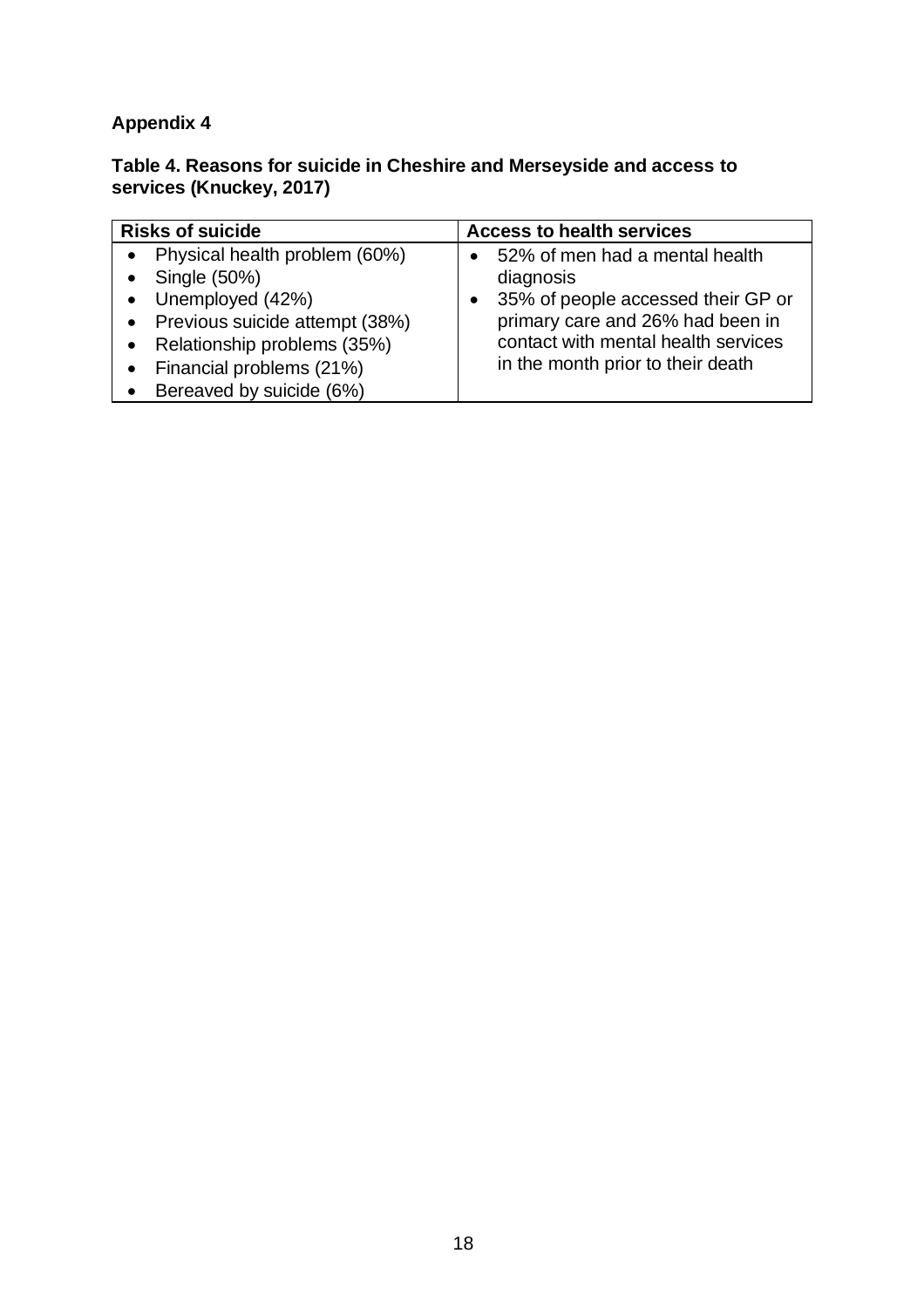| <b>Borough</b>                                                                   | <b>Key JSNA themes</b>                                                                                                                                                                                                                                                                                                                                                                                                                                                                                                                                                                                                                                                                                                                                                                                                                                                                                                                                                                                                                                                                     |  |  |  |
|----------------------------------------------------------------------------------|--------------------------------------------------------------------------------------------------------------------------------------------------------------------------------------------------------------------------------------------------------------------------------------------------------------------------------------------------------------------------------------------------------------------------------------------------------------------------------------------------------------------------------------------------------------------------------------------------------------------------------------------------------------------------------------------------------------------------------------------------------------------------------------------------------------------------------------------------------------------------------------------------------------------------------------------------------------------------------------------------------------------------------------------------------------------------------------------|--|--|--|
| <b>Cheshire East (Cheshire</b><br>East Council, 2019)                            | 204.6 per 100,000 emergency admissions for<br>$\bullet$<br>self-harm<br>Less than 1 in 5 adults do less than 30 minutes<br>$\bullet$<br>of physical activity per week<br>64.8% of people are overweight.<br>٠<br>Increased rate of alcohol admissions since<br>$\bullet$<br>2012/13 (now 610.1 per 100,000)<br>Of those aged 40-74, 50.9% accepted the NHS<br>$\bullet$<br>health check they were offered.<br>Working age population in employment is<br>77.5%, 68.0% are in full-time employment, and<br>the average (median) gross weekly earnings of<br>full-time employees is £556<br>Dominant employment industry is wholesale<br>$\bullet$<br>and retail trade repair of motor vehicles and<br>motorcycles jobs, followed by professional,<br>scientific and technical activities, human health<br>and social work activities and manufacturing.<br>13.8% of households are workless.<br>$\bullet$<br>10.8% of households experience fuel poverty<br>$\bullet$<br>79.9 per 1000 population total crime rate<br>$\bullet$<br>11.3% of households experience fuel poverty<br>$\bullet$ |  |  |  |
| <b>Cheshire West &amp; Chester</b><br>(Cheshire West &<br>Chester Council, 2019) | 183rd out of 317 local authorities (deprivation)<br>$\bullet$<br>16 neighbourhoods - 10% most deprived in<br>$\bullet$<br>England<br>7.3% of working age people have no<br>qualifications<br>75.6% of working age population are in<br>employment<br>Main employment industries: retail, health,<br>professional, scientific and technical, and<br>manufacturing.<br>Full-time employment weekly (median) earning<br>$-£562.20$<br>Years spent in 'not good' health for men is 13<br>years<br>1 in 5 adults are physically inactive.<br>63.5% of adults are overweight or obese.<br>$\bullet$<br>Harmful alcohol consumption by 29% of<br>$\bullet$<br>population<br>1 in 6 adults experience a common mental<br>$\bullet$<br>health disorder.<br>30% of households are single person.<br>$\bullet$                                                                                                                                                                                                                                                                                        |  |  |  |

## **Table 5. JSNA Data for Cheshire and Merseyside Boroughs**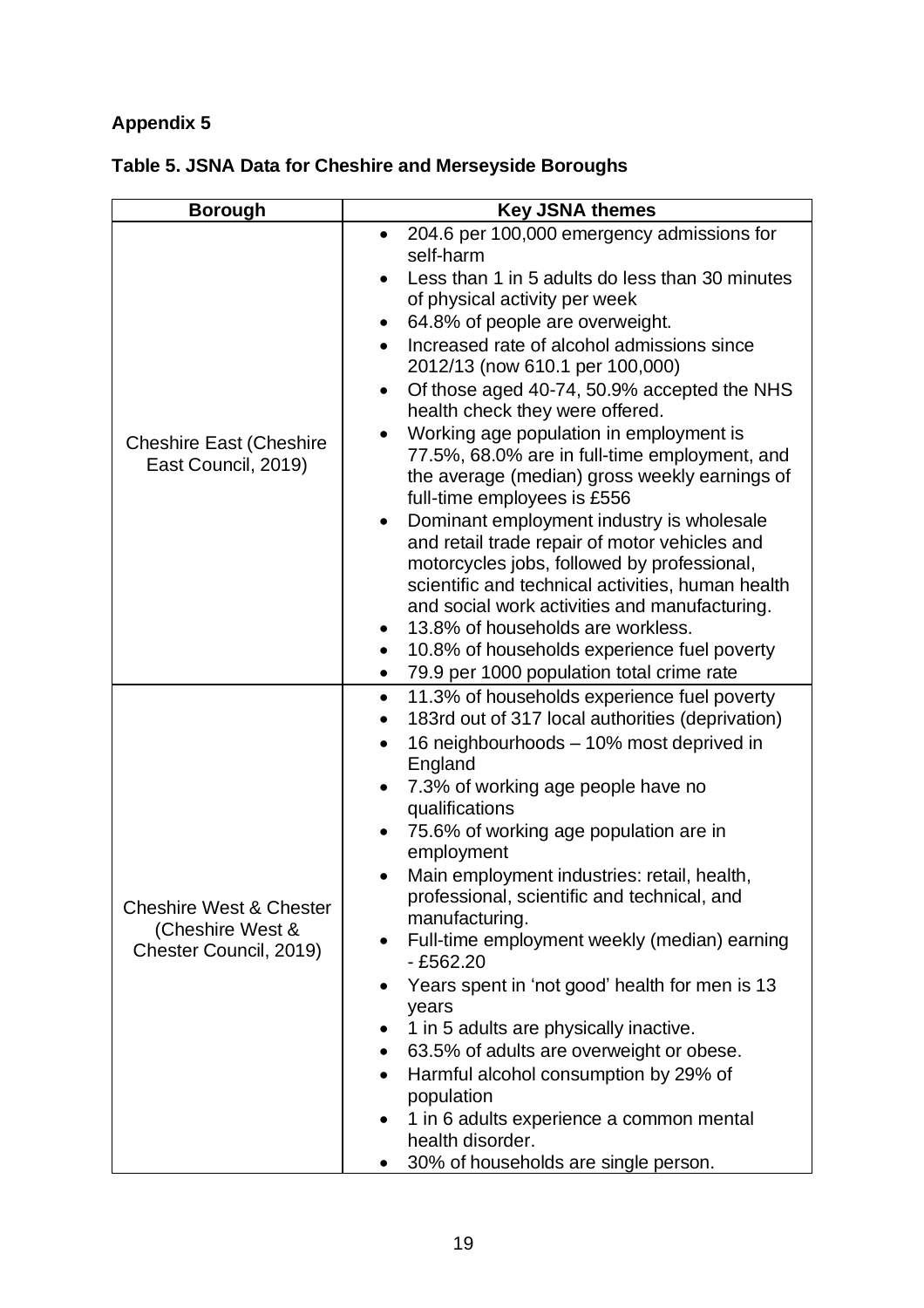|                                                          | April 2018 - 6,204 registered on housing<br>waiting list.                                                                                                                                                                                                                                                                                                                                                                                                                                                                                                                                                                                                                                                                          |
|----------------------------------------------------------|------------------------------------------------------------------------------------------------------------------------------------------------------------------------------------------------------------------------------------------------------------------------------------------------------------------------------------------------------------------------------------------------------------------------------------------------------------------------------------------------------------------------------------------------------------------------------------------------------------------------------------------------------------------------------------------------------------------------------------|
| Halton (Halton Borough<br><b>Council, 2017)</b>          | Of those aged 40-74, 45.1% accepted the NHS<br>$\bullet$<br>health check they were offered.<br>341.5 per 100,000 emergency admissions for<br>self-harm<br>9.7% of households experience fuel poverty<br>77% of males aged 16-64 are economically<br>$\bullet$<br>active and 74% are in employment<br>48% of residents lived in the 20% most<br>deprived areas in England<br>58% of men achieve their weekly<br>recommended physical activity level<br>17% of men are smokers<br>659 male admissions for alcohol related<br>conditions (in 2015/16)<br>Main employment industries: professional,<br>scientific and technical, construction,<br>production, transport & storage and business<br>administration and support services. |
| Knowsley (Knowsley<br><b>Council, 2011)</b>              | 67.6% employability rate (October 2008-<br>$\bullet$<br>September 2009)<br>24% worklessness rate, 1 in 5 working age<br>residents not in employment<br>Average weekly wage £413.30<br>5.8% of working age residents receiving<br>Jobseekers allowance.<br>Public sector employment accounted for 32%<br>High hospital admissions for alcohol related<br>harm<br>19.8% live in fuel poverty<br>Combined overweight and obesity rated<br>approximately 60%                                                                                                                                                                                                                                                                           |
| Liverpool (Liverpool City<br><b>Council, 2018)</b>       | 33.7% have at least one morbidity, 15% have<br>$\bullet$<br>multimorbidity, 7.6% have physical and mental<br>health comorbidity.<br>4 out of 10 people living in the 10% most<br>٠<br>deprived neighbourhoods.<br>1,215 first time offender in 2017.<br>Crime rate 249.2 per 100,000.<br>Ranked 5th out of 8 core cities for long term<br>unemployment.<br>4 out of 10 deaths are premature (under age<br>75)<br>A third of children live in poverty.                                                                                                                                                                                                                                                                              |
| Sefton (Sefton<br>Metropolitan Borough<br>Council, 2018) | April 2017-March 2018: 2,361 foodbank<br>$\bullet$<br>vouchers redeemed and 5,547 received help<br>from foodbanks.                                                                                                                                                                                                                                                                                                                                                                                                                                                                                                                                                                                                                 |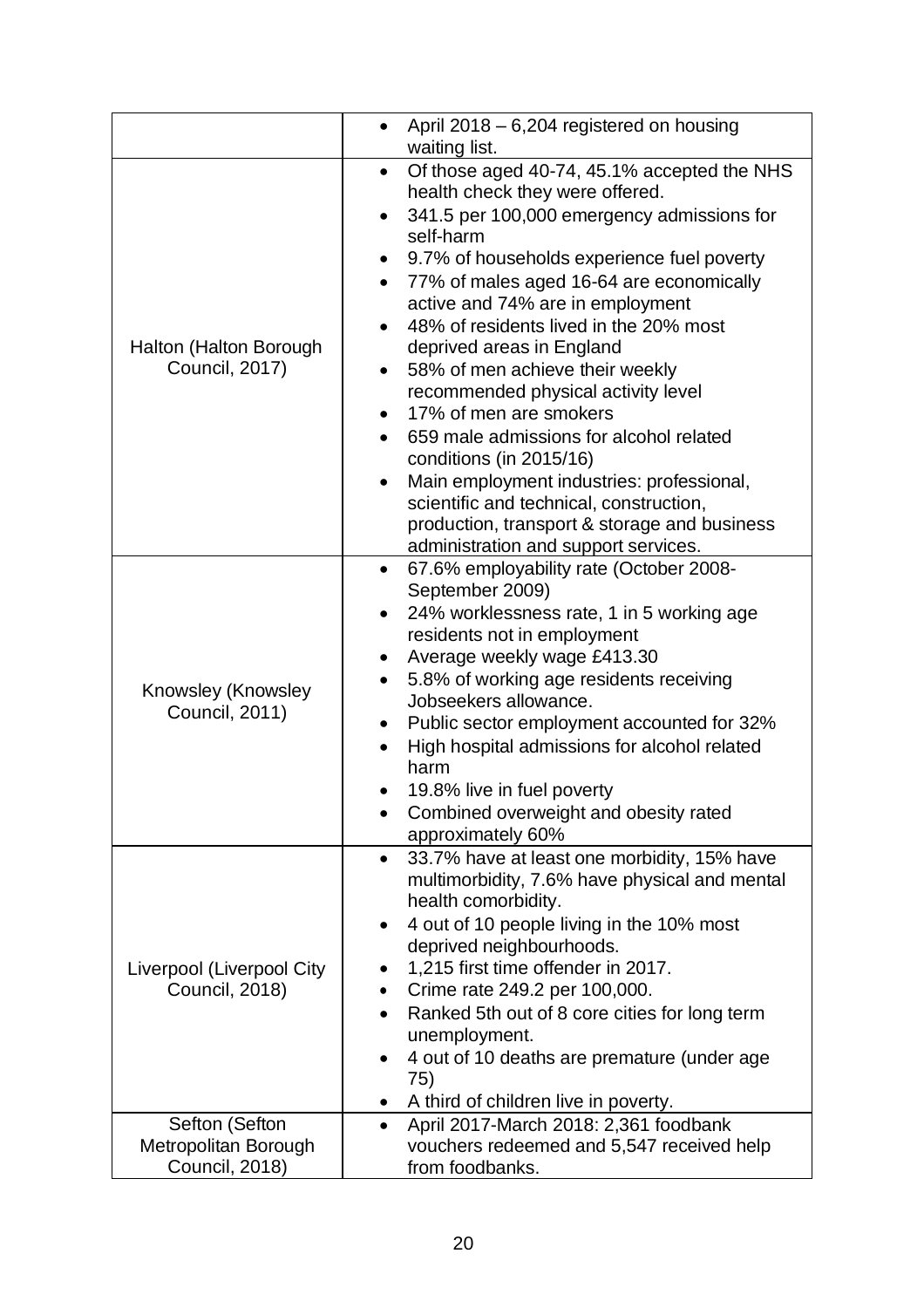|                                                                      | 15% of households claiming Housing Benefits<br>$\bullet$<br>70.2% of economically active people are<br>employed<br>4.8% of economically active people are<br>unemployed<br>Gross weekly pay for full-time workers £524<br>$\bullet$<br>9.6% of those aged 16-64 have no<br>$\bullet$<br>qualifications<br>Healthy life expectancy - 60.7 years<br>٠<br>Low life satisfactions score $-$ significantly higher<br>than the national rate.<br>5.9% of eligible population received the NHS<br>health check (2016/17)                                                                                    |
|----------------------------------------------------------------------|------------------------------------------------------------------------------------------------------------------------------------------------------------------------------------------------------------------------------------------------------------------------------------------------------------------------------------------------------------------------------------------------------------------------------------------------------------------------------------------------------------------------------------------------------------------------------------------------------|
| St Helens 2017 (St<br>Helens Borough Council,<br>2018)               | In-work poverty: 31% of St. Helens residents<br>$\bullet$<br>earn below the Living Wage Foundation living<br>wage (23% nationally)<br>Main employment industries include wholesale<br>$\bullet$<br>and retail trade, construction and<br>manufacturing, administration and support<br>services, education and human health and<br>social work activities.<br>16% of homes do not meet the minimum<br>$\bullet$<br>statutory standard. Estimated 15,449 serious<br>health and safety hazard within private sector<br>homes.                                                                           |
| Warrington, 2019<br>assessment (Warrington<br>Borough Council, 2019) | Alcohol-related mortality – significantly higher<br>$\bullet$<br>for men than women.<br>Alcohol and drug treatment services: 827<br>$\bullet$<br>people in structured treatment (as at March<br>2018).<br>10.1% of homes were fuel poor<br>66.9% of adults were overweight or obese.<br>In 2015-2017 there were 30 deaths from<br>substance misuse.<br>41.6% of those in alcohol and drug treatment<br>٠<br>services stated they were a parent.<br>50.7% meet the recommended '5-a-day'.<br>66.9% are classified as overweight or obese.<br>$\bullet$<br>24.6% are physically inactive.<br>$\bullet$ |
| Wirral (Wirral Intelligence<br>Service, 2018)                        | 1.9% of adult population estimated to be<br>$\bullet$<br>dependent drinkers<br>22% of crime costs in 2015/16 related to<br>alcohol.<br>Men are an at-risk group of alcohol related<br>harm.<br>Alcohol related harm 889.2 per 100,000.<br>2 in 3 adults are of an unhealthy weight.<br>63.3% excessive weight                                                                                                                                                                                                                                                                                        |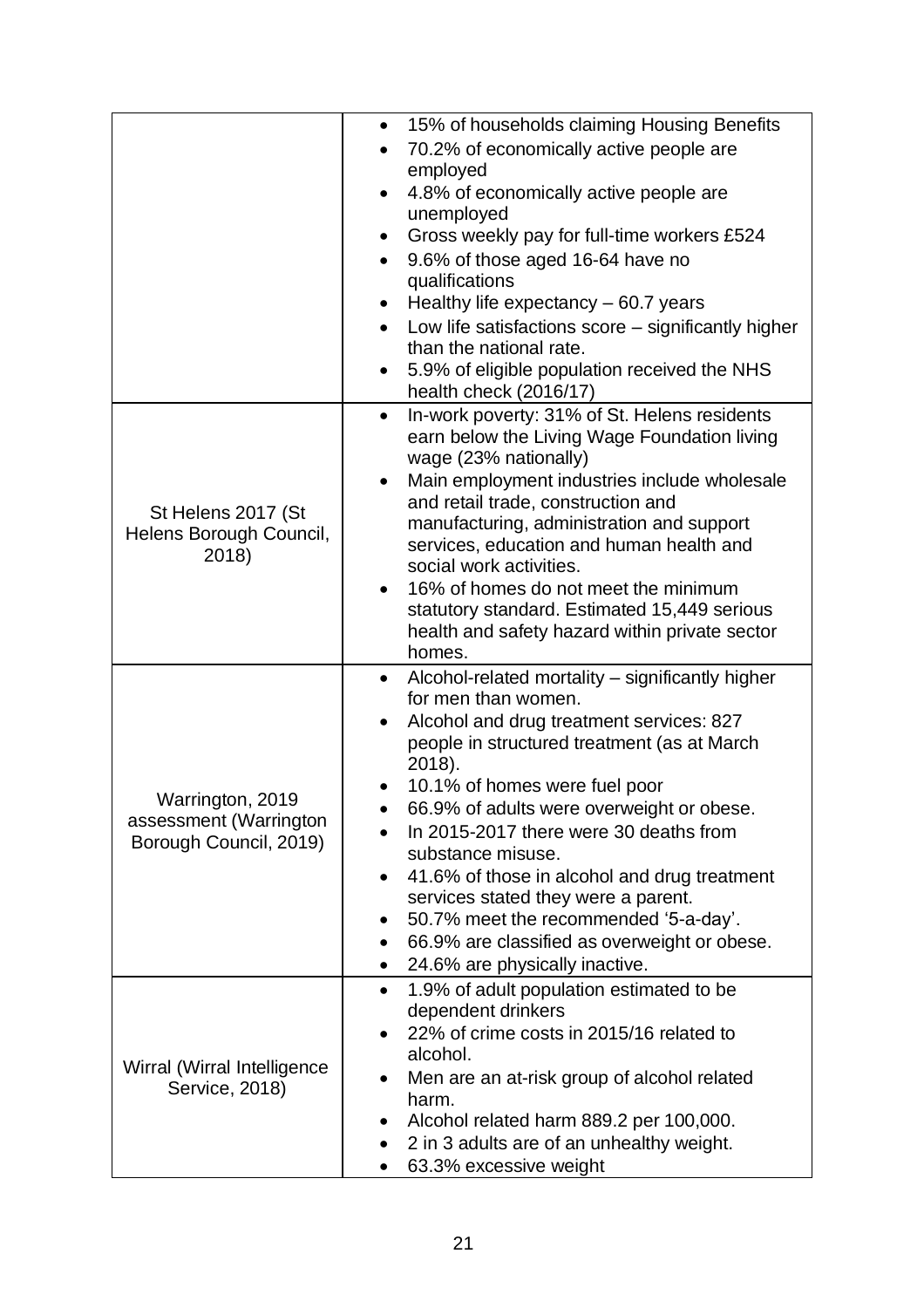| • 70.8% of those aged 16-64 are employed. |
|-------------------------------------------|
| • 17.0 per 1000 violent crime rate        |
| Worse fuel poverty to England average     |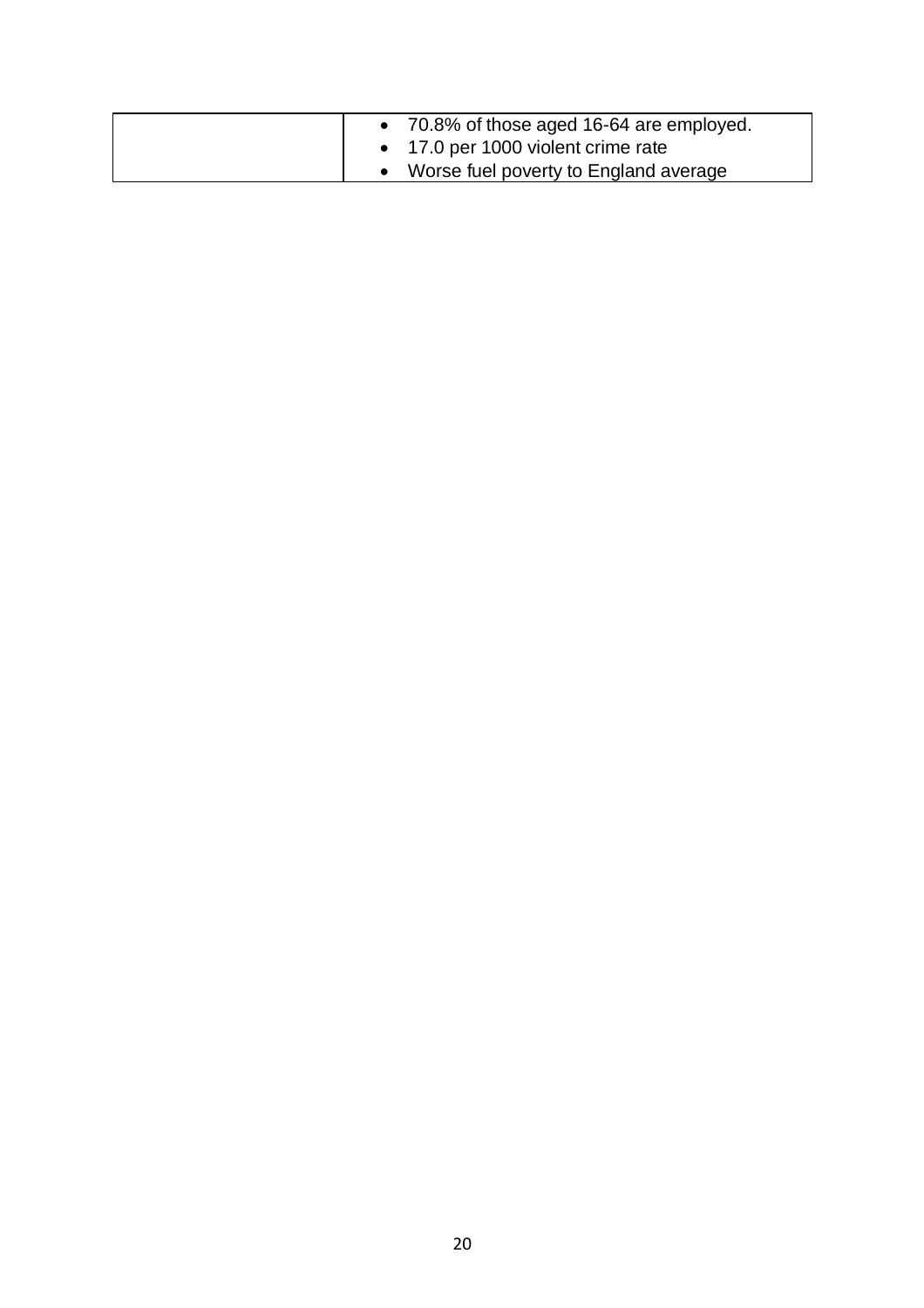#### **Table 6. Local Authority Health Profiles for each Cheshire and Merseyside borough (PHE, 2019a)**

This table considers the indicators that are identified as having a potential impact on male mental health.

| <b>Indicator</b>                                                                | <b>England</b><br>average | <b>Cheshire</b><br>East | <b>Cheshire</b><br>West &<br><b>Chester</b> | <b>Halton</b> | <b>Knowsley</b> | Liverpool | <b>Sefton</b> | <b>St Helens</b> | Warrington | <b>Wirral</b> |
|---------------------------------------------------------------------------------|---------------------------|-------------------------|---------------------------------------------|---------------|-----------------|-----------|---------------|------------------|------------|---------------|
| Life expectancy at birth -<br>male (years)                                      | 79.6                      | 80.3                    | 79.9                                        | 77.4          | 76.7            | 76.1      | 78.7          | 77.5             | 78.9       | 78.3          |
| Inequality in life<br>expectancy at birth (male)                                | 9.4                       | 9.2                     | 10.4                                        | 11.0          | 9.9             | 11.1      | 11.0          | 11.3             | 11.1       | 12.6          |
| Suicide rate                                                                    | 9.6                       | 8.8                     | 8.7                                         | 11.4          | 11.5            | 9.5       | 11.5          | 16.1             | 7.2        | 9.7           |
| <b>Emergency hospital rate</b><br>for intentional self-harm                     | 185.5                     | 204.6                   | 206.5                                       | 340.0         | 327.7           | 266.3     | 268.4         | 397.9            | 311.4      | 271.5         |
| <b>Hospital admission rate for</b><br>alcohol-specific conditions               | 32.9                      | 38.4                    | 34.5                                        | 57.6          | 49.9            | 45.1      | 40.6          | 97.9             | 46.4       | 54.2          |
| Hospital admission rate for<br>alcohol-related conditions                       | 632.3                     | 610.1                   | 616.5                                       | 830.2         | 879.9           | 883.8     | 757.4         | 825.3            | 699.9      | 858.8         |
| <b>Percentage of physically</b><br>active adults (19+ years)                    | 66.3                      | 73.7                    | 67.0                                        | 62.8          | 63.3            | 66.4      | 63.7          | 61.7             | 59.6       | 62.1          |
| <b>Percentage of adults</b><br>classified as overweight or<br>obese (18+ years) | 62.0                      | 64.8                    | 63.5                                        | 74.4          | 71.2            | 62.4      | 71.2          | 71.6             | 66.9       | 62.5          |
| Smoking prevalence in<br>adults in routine and<br>manual occupations            | 25.4                      | 21.6                    | 26.1                                        | 32.3          | 22.9            | 18.0      | 18.8          | 25.3             | 19.3       | 23.0          |
| Percentage of children in<br>low income families                                | 17.0                      | 10.2                    | 12.7                                        | 19.6          | 25.0            | 26.3      | 17.1          | 19.5             | 11.5       | 19.2          |
| Percentage of people in<br>employment                                           | 75.2                      | 75.4                    | 74.7                                        | 73.9          | 71.5            | 67.6      | 70.6          | 69.8             | 76.3       | 73.8          |
| <b>Violent crime hospital</b><br>admissions for violence                        | 43.4                      | 45.2                    | 35.2                                        | 89.2          | 96.3            | 121.9     | 79.5          | 91.6             | 68.6       | 85.0          |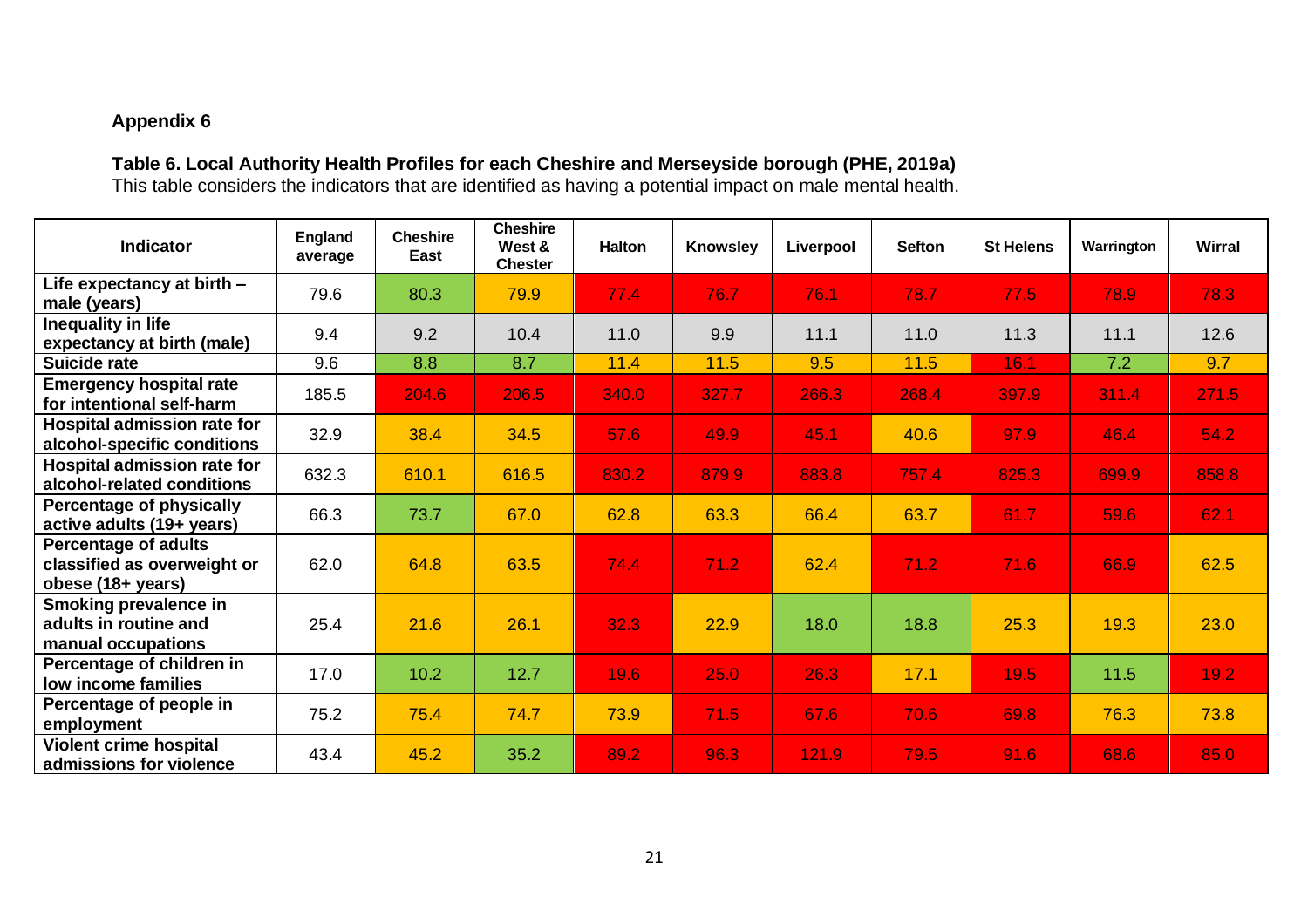| <b>Estimated cost of programme</b>  |                    |
|-------------------------------------|--------------------|
| Cost per person per week            | £78                |
| Cost per week per player completing | £155               |
| programme.                          |                    |
| Cost of each season per area        | £8600              |
| Cost per PCT / area                 | 34,400 per annum   |
| Total cost for 7 areas              | £240,000 per annum |

Figure 1. Estimated cost of It's a Goal! 2012-13. (Spandler et al., 2012, p.51)

| It's a Goal!                                   | <b>Per service</b><br>user | <b>Per contact</b><br>hour |
|------------------------------------------------|----------------------------|----------------------------|
|                                                |                            |                            |
| Per player (If 10 on course)                   | £16                        | £78                        |
| Per completer (If only 5 complete)             | £31                        | £78                        |
|                                                |                            |                            |
| <b>Comparable Service Costs<sup>20</sup></b>   |                            |                            |
|                                                |                            |                            |
| <b>Counselling in Primary Care</b>             | £66                        | £66                        |
| (1:1)                                          |                            |                            |
| Cognitive Behavioural therapy                  | £115                       | £115                       |
| (1:1 CBT with a psychologist)                  |                            |                            |
| Assertive outreach team for adults with mental | £55                        | £55                        |
| health problems                                |                            |                            |
| Mindfulness based cognitive therapy - group    |                            |                            |
| based intervention (12 on course)              | £14                        | £84                        |

Figure 2. Comparable costs of It's a Goal! (Spandler et al., 2012, p.52)